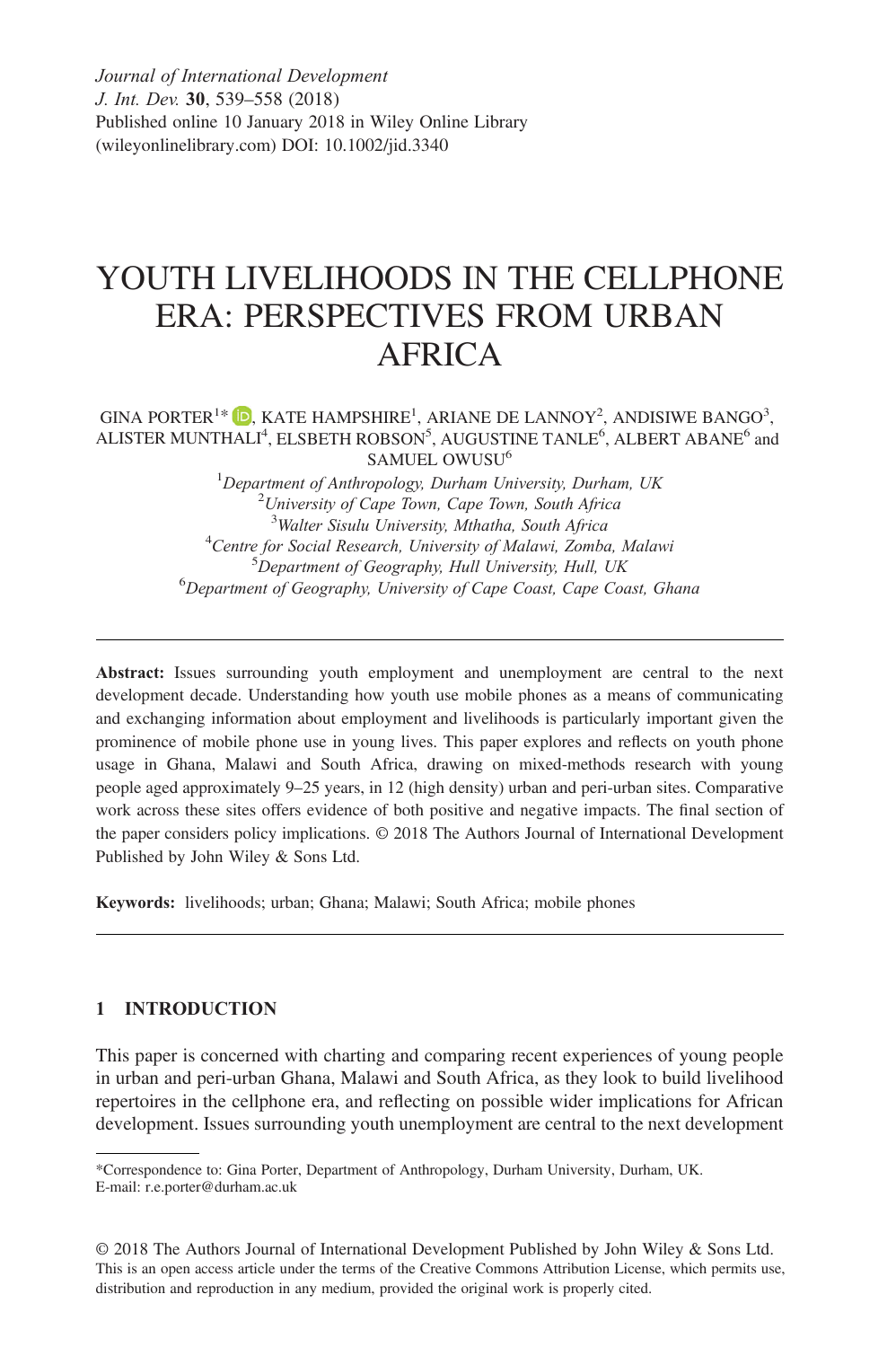decade (Department for International Development,  $2017$ ).<sup>1</sup> Understanding how youth use mobile phones in the employment arena is particularly important, given the prominence of mobile phone use in young lives.

While extremely poor youth employment prospects are a central concern in the pressing debates surrounding Africa's urban futures, they are also increasingly implicated in a wider discourse around economic migrations from Africa to the Global North. Intertwined in both stories is growing evidence regarding the prominent role now being played by mobile phones in young people's efforts to generate new pathways towards better, more secure livelihoods, whether within or beyond the confines of the continent. The paper focuses on the first of those stories—youth livelihoods within urban Africa—but it is important to bear in mind the second story too, because it is youth's evident dissatisfaction and frustrations in their efforts to 'get by' in urban Africa that is helping to propel many journeys along alternative—albeit potentially more hazardous—route-ways towards a perceived better life in Europe (Jones & Chant, 2009).

Our extensive mixed-methods interdisciplinary research with young people approximately 9–25 years focuses on 12 poor urban and peri-urban sites across Ghana, Malawi and South Africa. In these sites, low-cost handsets (now including Internetenabled smart phones) and highly attractive operator offers (associated with intense competition between network operators<sup>2</sup>) have been taken up rapidly. Following a review of literature to set the wider contexts of youth employment and mobile phone usage in Africa, and a description of the methodology employed, we outline current patterns of employment and phone ownership and use in the study sites, noting important country variations in poverty levels and the size of the informal sector. Four elements of the livelihoods nexus are then examined in turn: the conduct of job searches, phone-related work as a direct income source, phones in the organisation of micro-enterprise (including illicit enterprise) and the use of phones in building a safety net for unemployed youth (garnering resources and building network capital). This forms a base for comparative reflections regarding the role that the mobile phone is playing in youth efforts to secure better livelihoods in different urban places and the extent to which outcomes are proving beneficial.<sup>3</sup> The concluding section returns to the crucial importance of local context in shaping the way that livelihood opportunities play out on the ground and considers policy implications.

## 2 YOUTH EMPLOYMENT AND MOBILE PHONE USAGE IN AFRICA

This section briefly reviews two sets of literature that help provide context for the data presented and discussed subsequently: firstly, African youth employment patterns and associated urban migration issues and secondly, the impact of mobile phones on lives and livelihoods.

<sup>&</sup>lt;sup>1</sup>This document cites the President of the African Development Bank (The Financial Times, 30/08/2016): 'our growing population should be a positive if it's well harnessed but it's right now looking like a time bomb because of the high level of unemployment among the youth… It could heighten social, political and economic fragility for the continent'.

<sup>&</sup>lt;sup>2</sup>With variable competition and effects on pricing across the three countries.

<sup>&</sup>lt;sup>3</sup>The focus is principally on youth *per se*; word limit precludes a detailed gender analysis. Phones and female (dis) empowerment is the focus of another paper in preparation.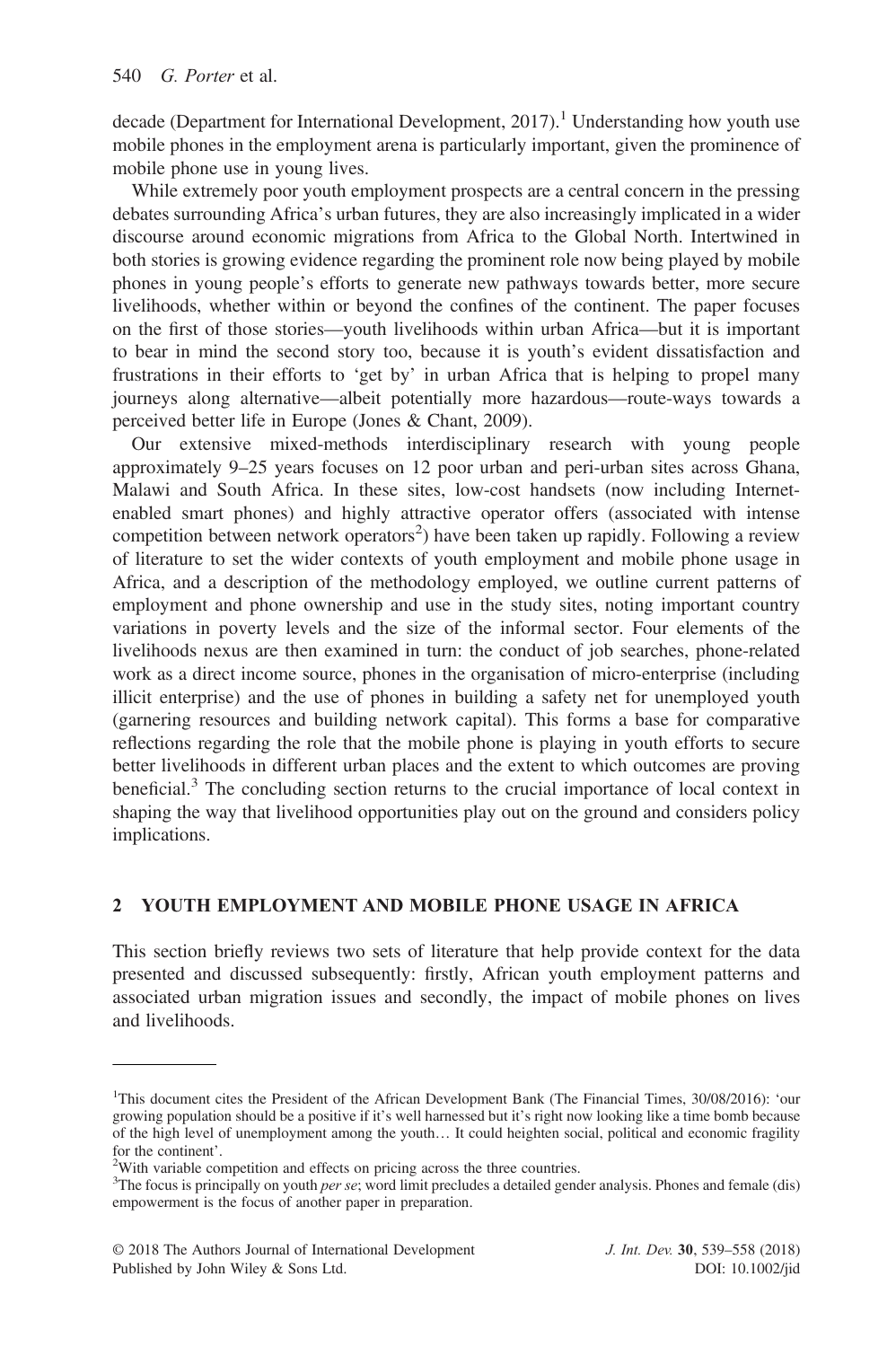Literature published to date on youth employment in Africa indicates that, across much of sub-Saharan Africa, open unemployment is relatively low: so-called 'working poverty' characterised by low-earning informal sector employment in household enterprises is widespread (World Bank, 2012, p. 206; World Bank, 2015, pp. 22–23). Even schoolgoing children are usually required to make (paid or unpaid) labour contributions from an early age (Andvig, 2001): as Filmer et al. (2014, p. 3) observe, 'most Africans simply cannot afford to be idle'. This is the case in Ghana and Malawi, but the situation in our third study country, middle-income South Africa, offers an important comparison: here, the informal sector is much smaller than elsewhere in Africa, and data for 2015 suggest that, for those aged 20–24 years, the 'expanded' unemployment rate (i.e., including not only those available and searching for work but also 'actively discouraged' youth who have given up looking for work) is as high as 61 per cent (though somewhat reducing to 42 per cent for those 25–29 years; Graham & Mlatsheni, 2015). We will explore the significance of this variation in the size of the informal sector for youth phone use and outcomes in livelihood contexts.

Despite differences in the nature of youth employment in the three countries, all continue to experience strong youth migration to urban areas (principally focused on perceived educational or employment opportunities). Many rural youth (and their elders) see youth's cityward movement as essential for improved opportunities in life, even though available urban employment is sparse. In the informal sector, employment is typically precarious: temporary, poorly paid, and offering poor work conditions. Hope flourishes, despite the evident frustrations of aspirant urban youth (Archambault, 2012; Chant & Jones, 2005; Hansen, 2005; Langevang & Gough, 2009; Mains, 2007; Weiss, 2005).

While diverse concerns associated with poor employment opportunities, constrained youth and urban drift in sub-Saharan Africa have been expressed over many decades, the advent of cellular telephony has brought a significant new force into play. A substantial literature now points to the potential or actual role of mobile phones in improving lives (if not livelihoods). Massively reduced costs of communication are allowing poor people access to connectivities they never before envisaged (Aker & Mbiti, 2010; Porter, 2012). Basic phones firstly facilitated rapid communication with family and friends across town but then increasingly, as networks extended, with those still resident in remoter rural areas. Today, Internet-enabled smart phones are also bringing a far wider network of contacts and new vistas of opportunity into view: social network sites such as Facebook offer potential contacts across the globe<sup>4</sup> : an exciting space for the 'enactment of imagined global identities' (McIntosh, 2010, p. 344).

In the context of such rapid developments, efforts to chart the impact of mobile phones across diverse aspects of life have been widespread. The potential of phones for supporting livelihoods and poverty alleviation is, unsurprisingly, a common focus of interest: their growing importance in job search (Klonner & Nolen, 2008; Muto, 2009; Samuel, Shah, & Hadingham, 2005), direct informal employment opportunities (hawking airtime and phone accessories; renting out, repairing and charging phones) (Burrell, 2010; Etzo & Collender, 2010; Nkwi, 2009), facilitating micro-enterprise

<sup>&</sup>lt;sup>4</sup>In June 2016, there were reportedly over 146 million Facebook users in Africa, up from 10.5 million in 2010 (<http://www.internetworldstats.com/facebook.htm>, last accessed 4/11/2016).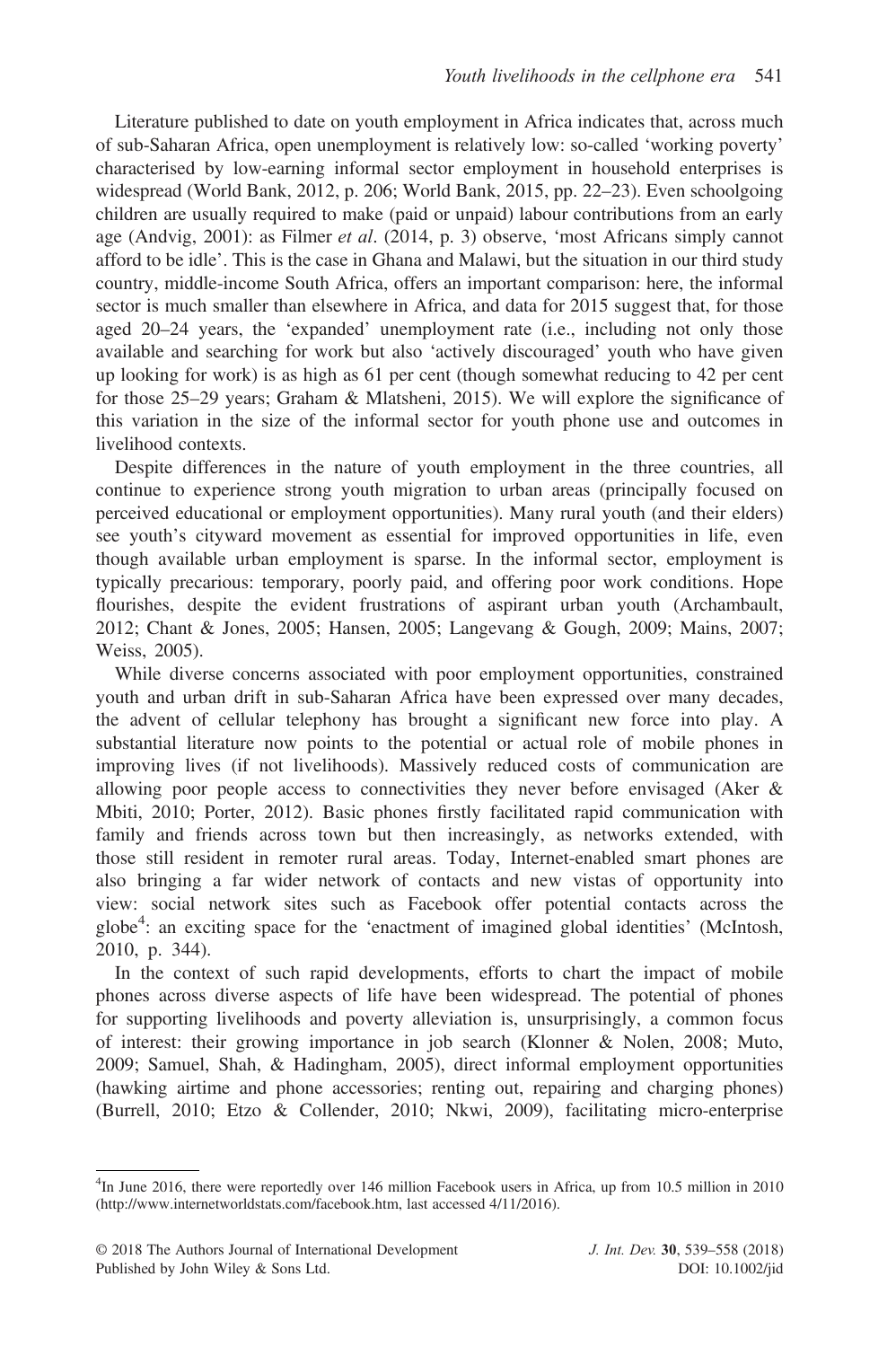through enabling development of new business contacts (Donner, 2006; Jiyane & Mostaert, 2010) and more broadly for the strengthening of social and human capital assets (enhancement of skills, increased self-confidence, participation of women, empowerment and security against income loss) (UNCTAD, 2010) and the support of social networks to enhance safety nets (Samuel *et al.*, 2005). Although much of this evidence is broadly encouraging, some worryingly differentiated livelihood impacts within communities are also reported, with benefits accruing to richer, more educated people (Jagun, Heeks, & Whalley, 2008; Souter et al., 2005) and to men (Comfort & Dada, 2009).

Surprisingly, among all this research, there is little that specifically addresses the impact on young people's livelihoods, despite the fact that even very poor youth have adopted mobile phone technology and the Internet-enabled smart phone with remarkable alacrity (Porter et al., 2012; Chuma, 2014, p. 406). Duncombe (2014) makes the point that in the livelihoods arena, there is a lack of understanding of the interrelationship between mobile phones as technological artefact and socio-economic development processes and assessment of the outcomes that arise from their use. This issue is particularly evident in the conundrum of youth who are at the vanguard of phone adoption and use (Filmer et al., 2014, p. 175) and yet still appear to be consistently disadvantaged in access to employment and income. We clearly need a stronger understanding of how those relationships operate on the ground and the extent to which innovations associated with the cellphone can provide a viable platform for youth poverty alleviation and improved livelihoods.

In-depth research evidence specifically focused on phones in the context of urban young lives in Africa is limited but hardly encouraging. In small town Mozambique, Archambault (2012, pp. 394, 408) describes how 'young men harness communication to express and address experiences of constrained physical and social mobility' yet remain imprisoned within a space of frustration, pretence and thwarted dreams where 'most are actually going nowhere' (Archambault, 2012, , p. 408). In Nairobi's Kibera slum dwellings, youth similarly use the phone to ease communication and strengthen existent social ties, but Kibere (2016) argues that these do not enable youth to bypass the hierarchical class-based nature of Kenyan society (reinforcing earlier findings by Shrum et al., 2011). While neither Archambault nor Kibere focuses specifically on livelihood construction, there is not much hope expressed in either study that mobile phones will help youth make economic progress. They seem rather to confirm conclusions of earlier research that mobile phones strengthen strong ties at the expense of weak ties among the urban poor (thus, building bonding social capital rather than the bridging social capital that Rettie, 2008 argues is required for successful job search and economic advancement).

But to what extent do those stories represent conditions across urban Africa? There are, as noted previously, more positive arguments that suggest mobile phones are becoming increasingly embedded in informal micro-enterprise networks and can encourage new entrepreneurial activity or new forms of livelihood<sup>5</sup>: or are these simply inapplicable to the disadvantaged youth cohort—a neo-liberal fig-leaf that excuses state non-investment in core services, distracting from the persistent inequalities faced by poor

<sup>&</sup>lt;sup>5</sup>That is through their facilitation of information dissemination and storage of value by accumulating call credit or in a mobile money transfer account (Duncombe, 2014).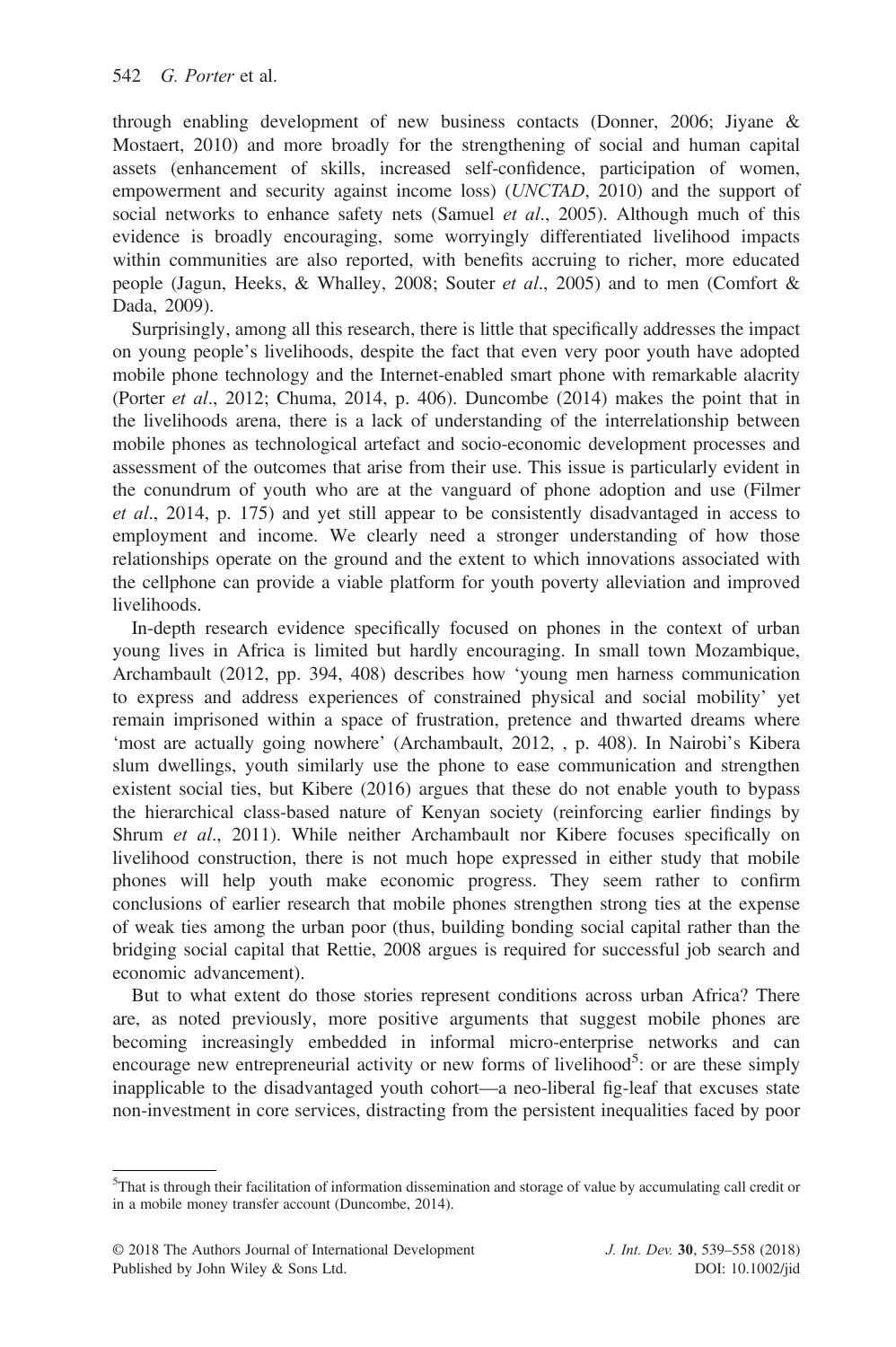young people (Jeffrey & Dyson, 2013)? In essence, as Duncombe (2014) posits this question, are phones making markets more inclusive for the poor, or do market processes give rise to inbuilt inequalities of access and ownership that cannot be surmounted by youth?<sup>6</sup>

## 3 METHODOLOGY

The data presented in this article are drawn from an Economic and Social Research Council/Department for International Development-funded study of the impacts of mobile phones on young lives in Ghana, Malawi and South Africa (2012–2015) and builds on earlier work on child mobility (2006–2010) in the same field sites.<sup>7</sup> The research for both studies was conducted in poor communities across 24 sites, but here, we focus on the six urban and six peri-urban sites (two of each per country) where youth phone usage is particularly high. The Ghana sites were in the coastal and forest zones, the Malawi sites in the Lilongwe plains and Blantyre/Shire Highlands, and the South African sites in Eastern Cape and Gauteng/north-west provinces.

A mixed-methods approach was employed: young people aged approximately 9–25 years were interviewed about their phone use, firstly using a story-based approach covering a wide range of issues, including education, health, inter-generational relations and mobility/migration. This was followed by 'call register interviews' focused on contact lists and recent phone-based interactions (including calls, texts and chat on social network sites). Other qualitative research included focus groups (some with older people 40 years +), key informant interviews with settlement leaders and others, and life histories with a small number of people in their late 20s–30s. At least 50–80 interviews took place in most sites. Subsequently, we conducted a major survey in each country of approximately 1000 young people aged 9–18 years, plus 500 19–25 years, split as evenly as possible across sites (2365 in the urban and peri-urban sites). Survey respondents were selected by enumerators working along transects across each settlement.

Throughout the study, we worked not only with research assistants from in-country collaborating institutions but also with a small group of 'peer researchers': young people we initially trained in 2006/2007 as schoolchildren (approximately 11–19 years) and who played a valuable role in identifying important questions for further investigation by the academic team (Hampshire *et al.*, 2012; Porter, 2016; Porter et al., 2010; Robson, Porter, Hampshire, & Bourdillon, 2009). They conducted interviews with their peers early in the research process and subsequently according to their availability.

<sup>&</sup>lt;sup>6</sup>Burrell's (2014) observations among a small group of 29 Ghanaian market women, contrasting the high usage of phones by older women for commercial purposes compared with their daughters' non-use for trade-related activities, phones might seem apposite—but her argument suggests that many of these market 'daughters' are from a more affluent group from those on which we focus. They use the phone as a social networking tool not because they lack hope of surmounting inequities of access in the market but because social networking offers the prospect of exit to more exciting opportunities elsewhere.

<sup>&</sup>lt;sup>7</sup>The wide age range (9–25 years) encompassed in this paper stems from our desire to build on our earlier study with children 9–18 years in the 24 sites, thus following our older cohort 6 years on. The terms 'youth' and 'young people' are used interchangeably when referring to this study population.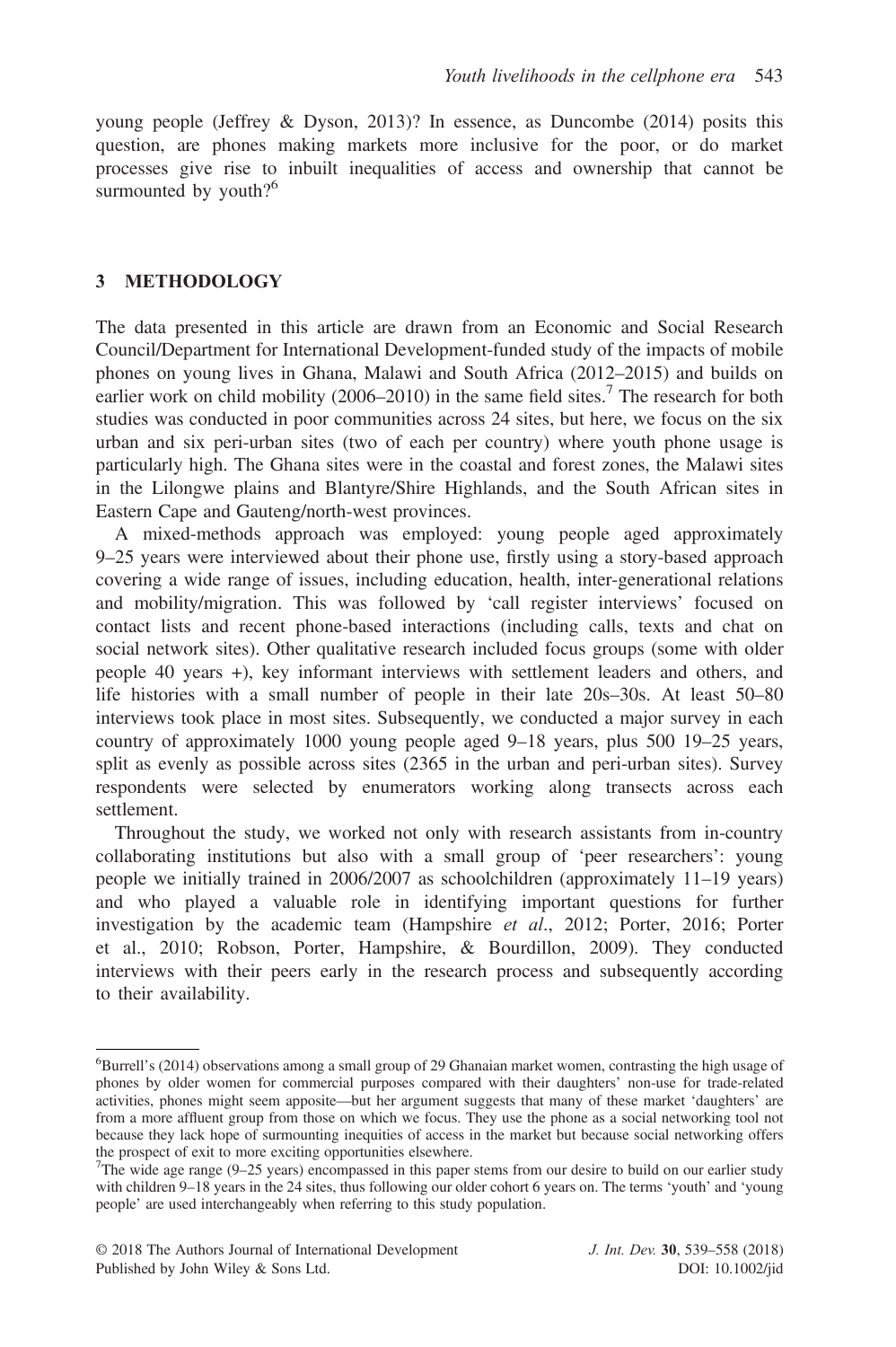### 544 G. Porter et al.

|                                                   | Malawi         |                                 |                | Ghana              |                             | South Africa       |
|---------------------------------------------------|----------------|---------------------------------|----------------|--------------------|-----------------------------|--------------------|
|                                                   | Peri-<br>urban | Urban<br>$N = 382$<br>$N = 385$ | Peri-<br>urban | Urban<br>$N = 393$ | Peri-<br>urban<br>$N = 408$ | Urban<br>$N = 394$ |
|                                                   |                |                                 | $N = 403$      |                    |                             |                    |
|                                                   | $(\%)$         | $(\%)$                          | $(\%)$         | $(\%)$             | $(\%)$                      | $(\%)$             |
| Mobile phone in household                         | 79.5           | 92.7                            | 94.5           | 97.4               | 100                         | 99.7               |
| Currently owning mobile phone<br>in working order | 24.2           | 36.1                            | 39.7           | 51.4               | 62.5                        | 68.5               |
| Ever owned a mobile phone                         | 42.9           | 52.6                            | 55.1           | 64.6               | 80.8                        | 84.5               |
| Mobile phone used in preceding<br>4 weeks         | 73.0           | 84.6                            | 80.4           | 84.5               | 90.4                        | 92.4               |

Table 1. Phone ownership and use in urban and peri-urban sites: all respondents 9–25 years

## 4 BACKGROUND INFORMATION FROM THE SURVEY

#### 4.1 Patterns of Phone Ownership and Use

Our survey data provide a useful outline of patterns of phone ownership and use across the urban and peri-urban sites (Table 1). There are significant contrasts, reflecting the countries' differing wealth status (with Malawi ranked 184th out of 189 countries in the world, Ghana 138th and South Africa  $99th$ .<sup>8</sup>

The vast majority of phones were still basic phones, particularly in Malawi and Ghana. Only 5 per cent of young Malawians and 9 per cent of Ghanaians—compared with 33 per cent of South Africans—had accessed phone-based Internet in the 4 weeks prior to the survey.

### 4.2 Employment Data

Employment data (Table 2) closely mirrors World Bank observations (World Bank, 2012) noted previously. In the poorest of the three countries, Malawi, most young people who were no longer enrolled in education reported they had obtained at least some employment during the year prior to survey, albeit such jobs were principally of the 'working poverty' type. In richer Ghana, figures are lower but still suggest nearly three-quarters of youth had some work. For many young people in both countries, the combination of a relatively early move out of education, possibly in their mid-teens or at an even younger age, coupled with at least occasional prior experience of employment in the informal sector (paid or unpaid) while still in school, is likely to have built some familiarity with the employment market and its potential by the time they reach their late teens. By contrast, in South Africa, only about half of those no longer enrolled in education had obtained any employment in the year preceding the survey. This may to some extent reflect insufficient preparation for the world of work: although school enrolment typically extends over a longer period of years than in Ghana and Malawi, $9$  encounters with the employment market during school years are likely to have been less frequent given the sparsity of informal sector work.

<sup>&</sup>lt;sup>8</sup> Projected GDP per capita, October 2016, from International Monetary Fund World Economic Outlook (October-2016) [http://statisticstimes.com/economy/countries-by-projected-gdp-capita.php.](http://statisticstimes.com/economy/countries-by-projected-gdp-capita.php)

<sup>&</sup>lt;sup>9</sup>Only one-quarter of our 9- to 25-year respondents in South African peri-urban sites and just 17 per cent in the urban sites were out of school, compared with one-third in the Ghana and Malawi urban and peri-urban sites.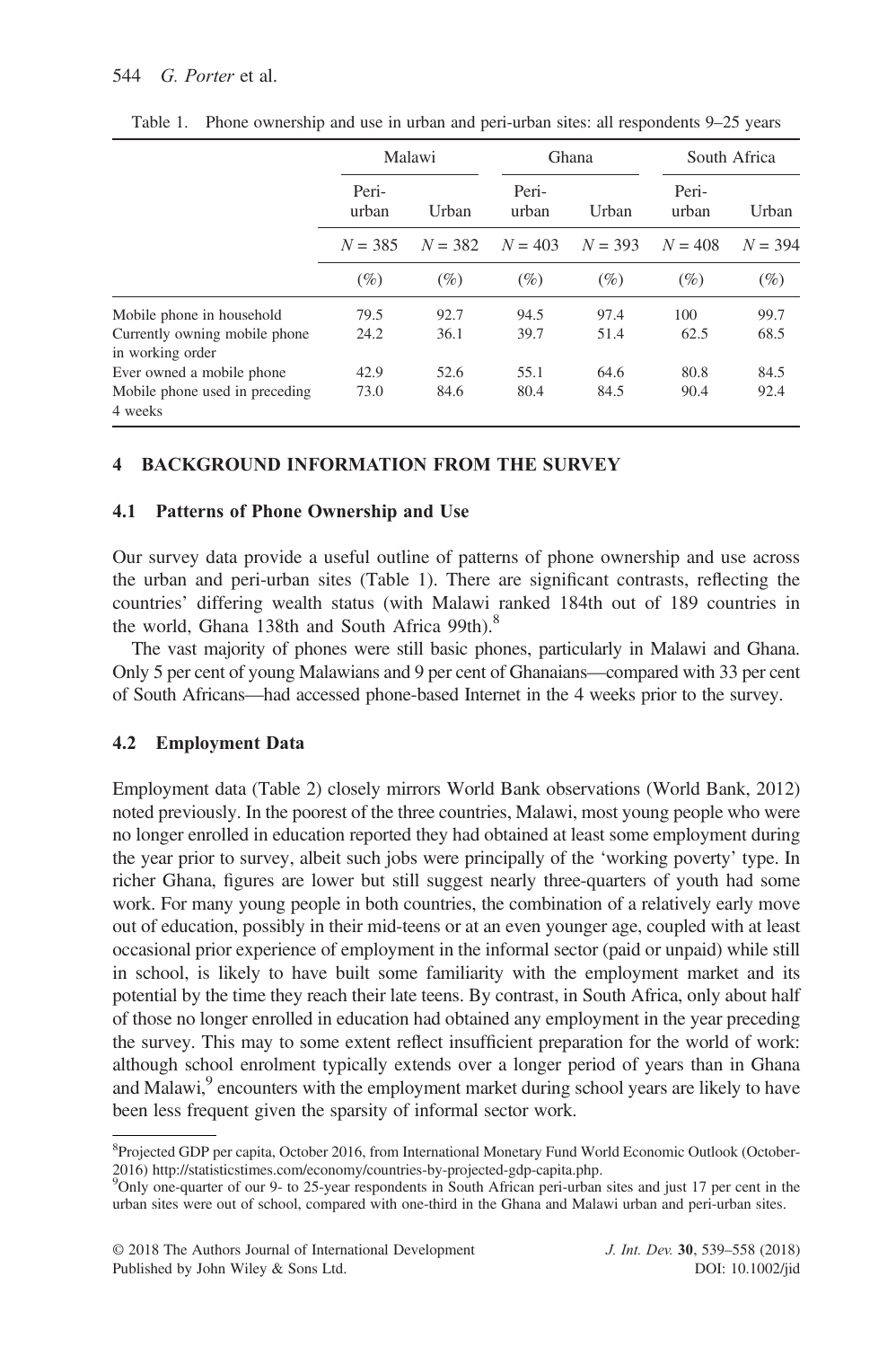| Malawi                  |                    | Ghana                   |                    | South Africa            |                   |
|-------------------------|--------------------|-------------------------|--------------------|-------------------------|-------------------|
| Peri-urban<br>$N = 129$ | Urban<br>$N = 139$ | Peri-urban<br>$N = 143$ | Urban<br>$N = 144$ | Peri-urban<br>$N = 108$ | Urban<br>$N = 64$ |
| 88.4%                   | 84.2%              | 74.1%                   | 74.3%              | $49.1\%$                | 51.6%             |

Table 2. Percentage of those 9–25 years no longer enrolled in education who had some livelihood activity within the 12 months prior to the survey

Table 3 shows that the informal sector, and self-employment within that sector, dominates employment patterns in Malawi and Ghana. By comparison, in South Africa (among a much smaller set of young people in employment), the formal sector is much more in evidence as an employer; there is some informal sector employment working for family members but remarkably little self-employment reported, and not one of those surveyed employed others.

These country contrasts in urban youth phone ownership, school enrolment, overall urban youth employment and its sectoral distribution, especially between Ghana and Malawi on the one hand and South Africa on the other, are pertinent to the discussion which follows.

## 5 FINDING A JOB

This and the following sections explore areas where access to a mobile phone is implicated in urban young people's livelihood strategies. Obtaining a job is one of the most critical events in many young people's post-schooling transitions: the phone can clearly play a significant role in efforts to achieve this goal, both as a conduit for learning about new

|                                   | Public<br>sector<br>incl.<br>teachers<br>$(\%)$ | Large formal<br>sector<br>company/<br>organisation<br>$(\%)$ | Self-<br>employed<br>$(\%)$ | Work for<br>family in<br>informal<br>sector<br>$(\%)$ | Work for non-family<br>in informal sector<br>(including)<br>casual labour)<br>$(\%)$ | Own<br>business<br>employing<br>others<br>$(\%)$ |
|-----------------------------------|-------------------------------------------------|--------------------------------------------------------------|-----------------------------|-------------------------------------------------------|--------------------------------------------------------------------------------------|--------------------------------------------------|
| Malawi<br>PU<br>$N = 113$         | 0.0                                             | 5.3                                                          | 36.3                        | 4.4                                                   | 51.3                                                                                 | 2.7                                              |
| Malawi<br>U<br>$N = 116$          | 2.6                                             | 4.3                                                          | 42.2                        | 9.5                                                   | 39.7                                                                                 | 1.7                                              |
| Ghana<br>PU<br>$N = 105$          | 5.7                                             | 8.6                                                          | 38.1                        | 9.5                                                   | 35.2                                                                                 | 2.9                                              |
| Ghana U<br>$N = 108$              | 2.8                                             | 4.6                                                          | 38.1                        | 14.8                                                  | 38.0                                                                                 | 3.7                                              |
| South<br>Africa<br>PU<br>$N = 47$ | 17.0                                            | 23.4                                                         | 2.1                         | 34.0                                                  | 23.4                                                                                 | $\boldsymbol{0}$                                 |
| <b>RSAU</b><br>$N = 34$           | 11.8                                            | 11.8                                                         | 11.8                        | 44.1                                                  | 20.6                                                                                 | $\mathbf{0}$                                     |

Table 3. Main work activity by sector (9–25 years no longer enrolled in education)

PU, peri-urban; U, urban.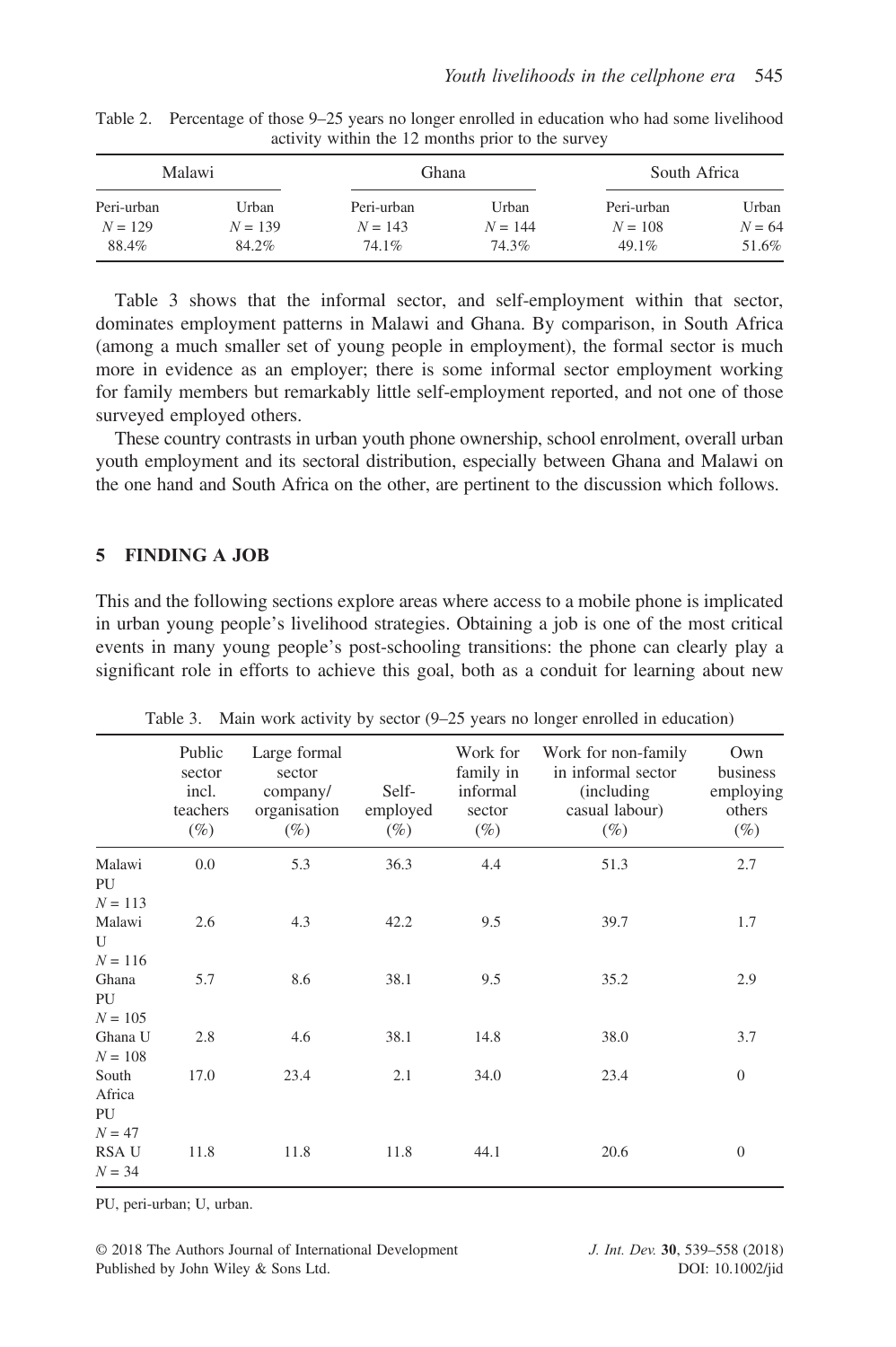| Malawi     |           | Ghana      |           | South Africa |          |
|------------|-----------|------------|-----------|--------------|----------|
| Peri-urban | Urban     | Peri-urban | Urban     | Peri-urban   | Urban    |
| $(\%)$     | $(\%)$    | $(\%)$     | (%)       | (%)          | (%)      |
| $N = 120$  | $N = 136$ | $N = 141$  | $N = 144$ | $N = 108$    | $N = 63$ |
| 20.0       | 25.0      | 27.0       | 26.4      | 54.5         | 49.2     |

Table 4. Percentage of those 9–25 years no longer enrolled in education who used a phone in the 12 months prior to survey in their efforts to find work

opportunities and for contacting potential employers, thus reducing search costs (Samuel et al., 2005).

In the survey, young people were asked if they had used a phone to search for a job at some point(s) in the previous year. In the urban and peri-urban sites, among those no longer enrolled in education, approximately half of South Africans, compared with only around one-quarter of Ghanaians and Malawians, said they had done so (Table 4).

References to the route-ways that are used to search for job openings through phones are particularly enlightening. Direct phone communication to personal contacts was the prime route for at least 95 per cent of Malawians and Ghanaians in all the urban and peri-urban sites. The following is a typical example (closely mirroring Muto, 2009, where network expansion increased the chance of rural dwellers choosing migration to the city to find jobs): a 20-year-old (illiterate) woman currently working as a housemaid in urban Malawi had received a call from her older city-based sister who had found her a potential opening and 'as soon as I got the information about the job I started off the very same morning'. Her sister met her at the bus depot and took her immediately to the employer's house. This overwhelming focus on personal contacts in Ghana and Malawi when using a phone to search for jobs can be linked to the high dependence on informal sector openings and a tradition within that sector of appointment through kin (and, to a lesser extent, friendship) networks.<sup>10</sup> Additionally, even formal sector enterprises may still rely substantially on informal networks (compared with those in South Africa, discussed in the next paragraph) and also put less focus on formal application through the Internet (because Internet-enabled phone ownership, as noted previously, was still much lower at the time of survey in both countries compared with South Africa).

By contrast with Ghana and Malawi, only 49 per cent of South Africans in the urban sites and 60 per cent in peri-urban sites reported a *principal* focus on personal contacts. Here, Internet searches were the principal route for 38 per cent of our peri-urban and 46 per cent of urban survey respondents (compared with under 5 per cent among Malawians and Ghanaians in all urban and peri-urban sites).<sup>11</sup> Young people's actions are firmly embedded in their specific local context: the far higher usage of phones for job search in South Africa (Table 4) is a function of diverse factors—higher outright unemployment

 $10$ As described by Hanson (2005) for urban Ghana.<br> $11$ Subscriptions to sites providing job alerts were of much lesser importance, even in South Africa (where they were the main route for only 3 per cent).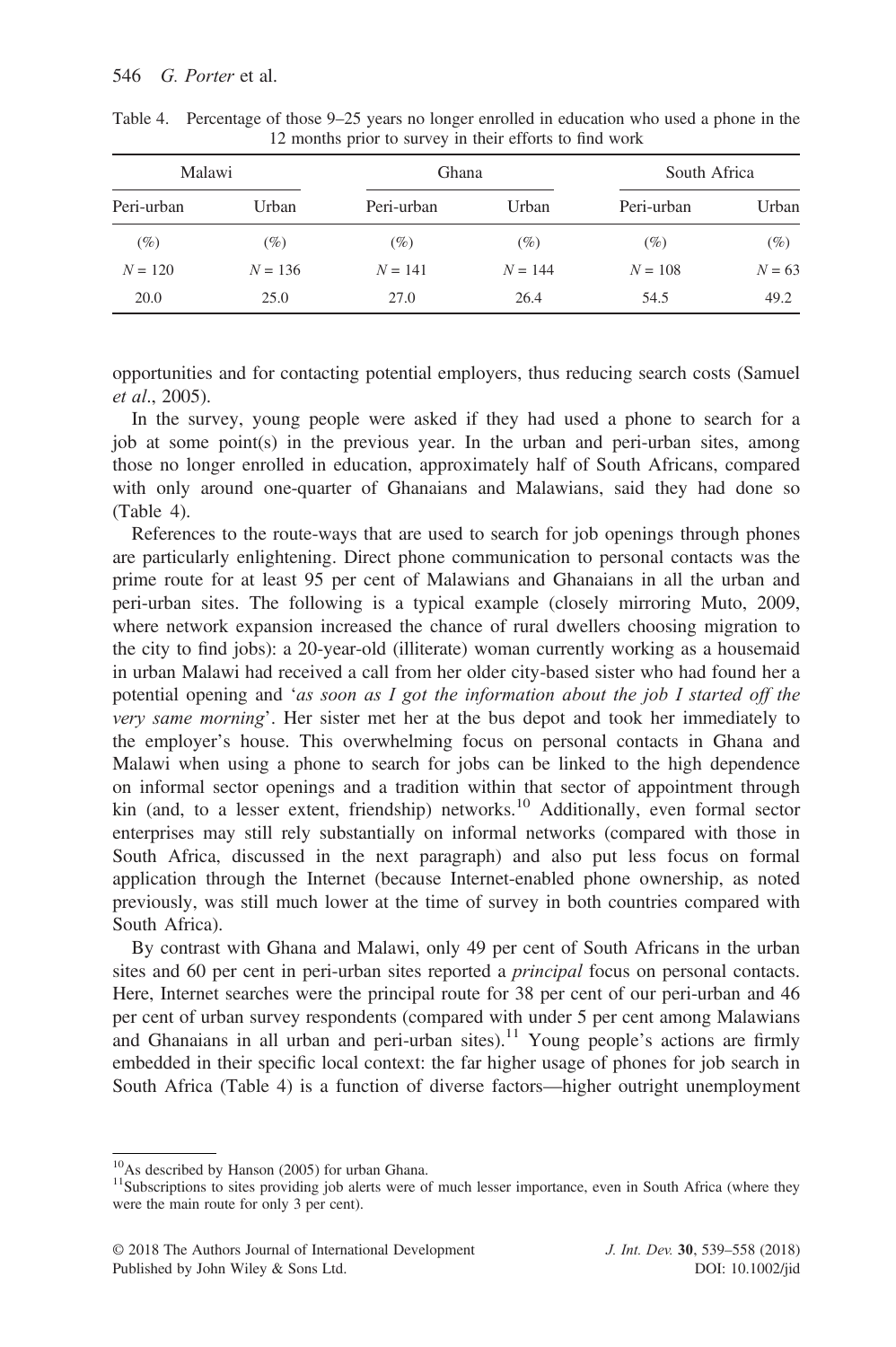and greater access to mobile phones, including Internet-enabled phones (albeit with high data costs), are certainly part of the equation, as is also the fact that the social capital available to young South Africans is often not very 'productive' (Graham & de Lannoy, 2016). The necessity of focusing more on job search in the formal sector and following its more formalised employment procedures (given the relatively small informal sector) also probably figures significantly in this story. This is well-reflected in interviews, such as the following:

Job hunting was really difficult (without a phone) because I had to rely only on buying newspapers and even (then needed to give) my mother's cell number when I was requested to give my contact details. (man 23 years, Eastern Cape, currently undertaking an NGO internship)

I check the Internet once a week for any vacancies. If I find any vacancy, even if it has passed, I take phone contact ... I call the numbers ... (and) I normally ask the person if I can send my CV. (Woman 25 years, Gauteng, volunteering; recent in-migrant from rural Limpopo)

Those relatively few we interviewed in urban South Africa with jobs or volunteer posts regularly attributed success partly to owning/using a phone. For many, however, hope eventually fails because, even with good information on available jobs, there is still the need to be able to offer the skills required for the post, and clearly, many do not have those skills.

I subscribe to many websites: Job Mail, Career 24 … they send me emails with job alerts. There is no fee to sign up. Every day I get emails about jobs.... We are applying, applying, applying. My friends too. Every day we apply but we don't get any feedback. That's what I hate about this system. (Woman 22 years, North-West Province)

This latter statement strongly resonates with Graham and Mlatsheni's (2015) assessment of South African youth's difficulties: sadly, preliminary optimism in the early post-school years is often replaced by hopelessness of ever finding work such that 'actively discouraged' youth not seeking work reportedly reach as high as 61 per cent in the 20–24 years cohort. The experience mirrors that of the young people in urban Mozambique and Kenya presented earlier (Archambault, 2012; Kibere, 2016). In South Africa, however, this reflects a somewhat different employment market context where the provision of quality education for the Black majority remains woefully poor, and there are few opportunities to obtain on-the-job training; ironically, the country has a shortfall of highly skilled labour and an oversupply of low-skilled labour (Graham & Mlatsheni, 2015, p. 53). Young people who have been encouraged to move to the city by hopeful family members then face enormous stress as they struggle to send money home to the village where a large body of chronically unemployed adults of all ages are calling for assistance.

One final note regarding job search: in all three countries, only a very small proportion of enrolled pupils said they were using phones for job search—2 per cent in Ghana and Malawi and 6 per cent in South Africa. This suggests more support in schools in preparation for job search (along with better skills development/training) would be valuable in all three countries.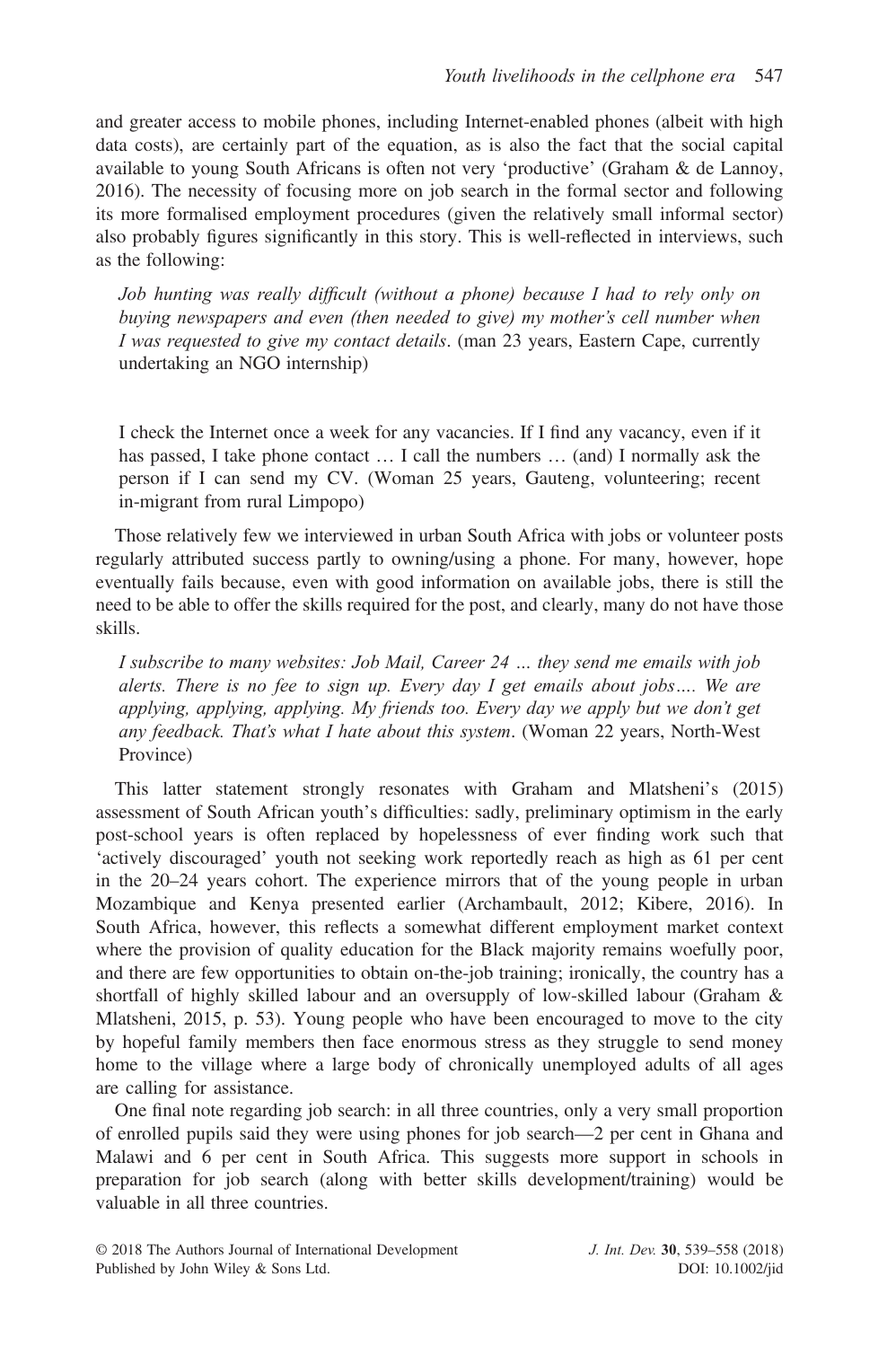#### 6 MOBILE PHONES AS A DIRECT SOURCE OF INCOME

Across Ghana and Malawi (and as reported elsewhere across sub-Saharan Africa), young people are widely in evidence selling handsets, sim cards and airtime, battery-charging and repair services and, increasingly, mobile money services; this is an attractive opportunity because it requires little entry capital or formal skill (Burrell, 2010; Etzo & Collender, 2010; Nkwi, 2009) and is frequently initiated with material support from family members (Porter, 2012). Usually, however, such work takes place alongside other petty trade and services, such as a combined enterprise of battery charging with barbering, and could not be adequately identified in our survey. Thus, only 19 young people in the Ghana survey and 23 in Malawi said they owned their own business selling airtime, with a further five in Ghana and seven in Malawi with their own business selling mobile phones.

In many cases, however, qualitative data indicate that such activities have contributed to providing an acceptable income, at least in the short term (probably because airtime sales so often are run alongside other petty trade). A 20-year-old woman in Ghana, for instance, reported that selling airtime has 'taken care of my needs up to now'. She had made enough money from selling airtime to pay for her Senior High School education and continues to sell as she saves towards her entrance to nursing college. Another girl had saved enough to continue her education at teacher training college: with great pride, she observed that she had put GH¢500.00 (approximately £128 at the time) in the bank from her mobile phone credit sales. Meanwhile, a young man (23 years) observed that his average monthly airtime earnings (around  $GH¢150.00$ , approximately £38) were more than the salary he earns as a pupil teacher.

In urban Malawi, there were similar stories of successful livelihoods being supported, at least in part, through phone-related business but principally phone repair and phone charging. A 20-year-old man who has been repairing phones and other electronic equipment for over 3 years reflected: 'I make a lot of money from this business ... I am not complaining at all'. He not only provides for himself but also proudly supports some of his extended family. He attributes his success partially to the influx of poor quality Chinese phones, which 'are not durable … that is good news to me … The mobile phone has given me an economic platform on which my future life will depend'. This success has encouraged him to start training apprentices.

In these poorer urban areas of Malawi, few people have access to mains electricity, so charging phone batteries can also reportedly bring a good income. However, as much literature suggests (though particularly with reference to rural areas, e.g. Burrell, 2008 for Uganda), in the longer term, diminishing returns may set in as more people start selling the same goods and services: 'there is high competition here because there are a lot of people doing the same business … so this is the biggest challenge' (man 24 years); 'the profits (from airtime sales) are just too little … to have any impact on one's life; maybe phone charging and phone repairing, but not airtime selling' (man 18 years, hawker). The paucity of profits from airtime sales was observed by many others in urban Malawi, and contrast with Ghana, probably because the population is poorer.

In South Africa, far fewer young people we interviewed were involved in hawking phone-related goods and services (and no one in the survey reported they were working in a cellphone-related business). Here, the major supermarket chains sell airtime and various phone accoutrements, and access to mains electricity is much higher than in urban Ghana and Malawi. Most of the people we interviewed in the qualitative component of the research had only recently started up in phone businesses (mostly selling airtime in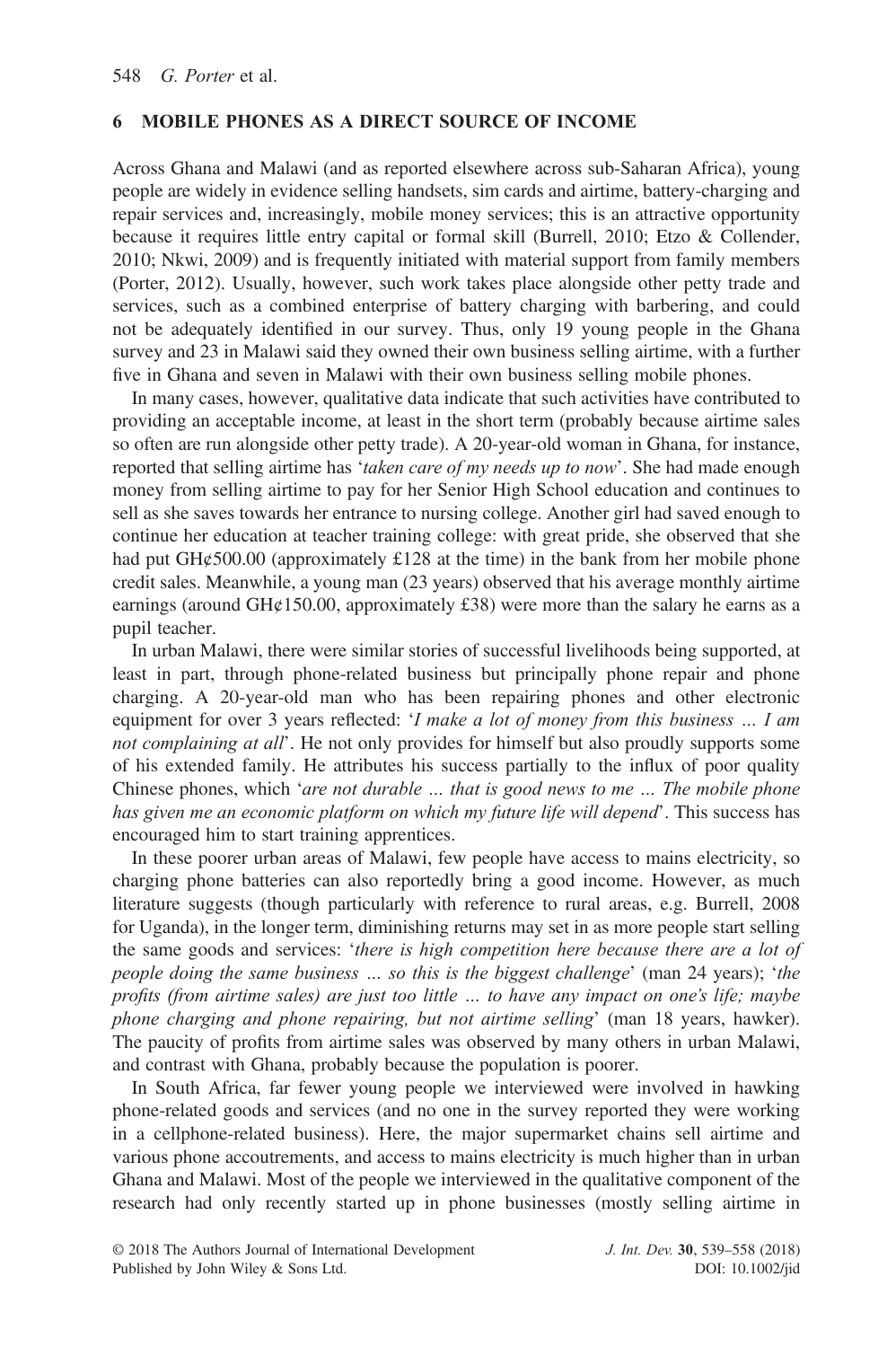| Malawi     |          | Ghana      |          | South Africa |         |
|------------|----------|------------|----------|--------------|---------|
| Peri-urban | Urban    | Peri-urban | Urban    | Peri-urban   | Urban   |
| $(\%)$     | $(\%)$   | $(\%)$     | (%)      | $(\%)$       | (%)     |
| $N = 58$   | $N = 53$ | $N = 41$   | $N = 43$ | $N=8$        | $N = 4$ |
| 28.8       | 31.6     | 34.7       | 51.0     | 50.0         | 40.0    |

Table 5. Percentage of business owners/self-employed for whom cell phones played a role in starting their business

conjunction with other petty trade), which may indicate potential difficulties regarding the longer term sustainability of such enterprises:

I recently started to sell airtime in town ... I started 2 weeks back … In some days I make R300 (c. £17 at that time) but some other days I make R150. (woman 23 years, Eastern Cape)

I sell airtime for all networks … I charge R6 for R5 airtime so I earn a 1R profit … I have recently started this business (so) I don't have much experience as to how much profit I make. (male 21 years, also sells fruit, etc., Eastern Cape)

## 7 USING THE PHONE IN WORK, INCLUDING BUSINESS START-UP

As noted earlier, evidence has been accumulating with reference to phone use in microenterprises, notably small-scale trade (though rarely with a specific focus on youth). Here, the argument tends to revolve around its potential to enable development of new business contacts, improve organisation of freight and personal travel (with time and cost benefits), improve profit margins and even support women's empowerment through improved skills and self-confidence (Overa, 2006; UNCTAD, 2010).<sup>12</sup>

We find that, for young people who have already obtained work of some type, the mobile phone can facilitate diverse activities (discussed further below in this section), but it has been more difficult to identify its specific value in business start-ups. In qualitative interviews, respondents tended to talk about ongoing use rather than the startup process, and in our survey, only a very small number of respondents answered this question (Table 5). In the South African peri-urban and urban sites, overall numbers are far too small to allow for comment, except to note again how few respondents categorised themselves as currently self-employed or operating their own business. In Malawi and Ghana, the data suggest that mobile phones have played some part in over a quarter of respondent business start-ups in the Malawi peri-urban and urban sites and one-third to one-half of business start-ups in Ghana. The lower figure for Malawi may well reflect, at least in part, much lower phone ownership than Ghana (Table 1).

Table 6 indicates that, in most sites, a majority of the micro-entrepreneurs who responded had been using phones for business-related activities. Survey respondents were

<sup>&</sup>lt;sup>12</sup>Also, see Ilahiane's (2013) argument from a Morrocan case study that mobile phones have potential to transform social and economic networks.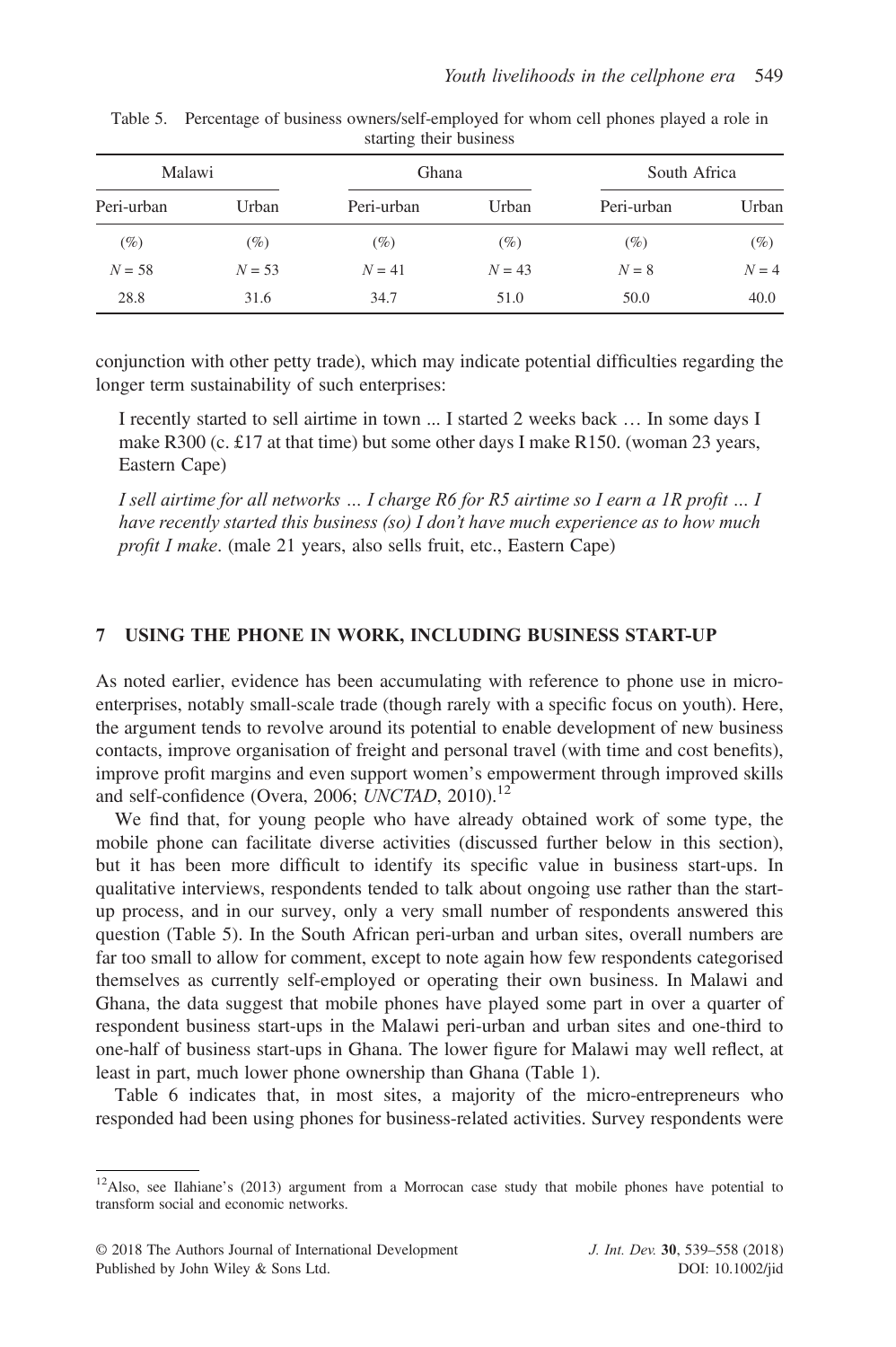|                     | Malawi<br>Ghana |            |          |            |         |  |
|---------------------|-----------------|------------|----------|------------|---------|--|
| Peri-urban<br>Urban |                 | Peri-urban | Urban    | Peri-urban | Urban   |  |
| $(\%)$              | $(\%)$          | (%)        | $(\%)$   | $(\%)$     | $(\%)$  |  |
| $N = 43$            | $N = 46$        | $N = 74$   | $N = 76$ | $N = 14$   | $N = 9$ |  |
| 50.0                | 59.2            | 53.5       | 69.6     | 50.0       | 44.0    |  |

Table 6. Business owners/self-employed: percentage who used phones for business-related activities in the 12 months prior to survey

also asked about the kind of activities where phone use had been important. In all countries, taking orders from or contacting customers or clients dominated. A small proportion of survey respondents in each country (only a few per cent at most) said they had experienced business loss because of mobile phones: this was principally a result of loss or failure of their phone but, sometimes, because competitors had better phone access.

Qualitative data add to this picture with stories from established micro-entrepreneurs, including numerous small service and trading enterprises that use the phone extensively and intensively to build relationships with customers and suppliers, pre-arrange meetings, book personal and freight travel, recruit temporary assistants when they are exceptionally busy (especially tailors, hairdressers, retail traders in diverse areas, though they are often operating within larger family business operations) through mobile money transfers and bank notifications of payments. The strongest examples of phone use among urban young people running small enterprises came from Ghana. However, even here, many are operating so close to the breadline that, while keeping a phone is seen as essential to business, this sometimes entails sacrifices elsewhere: 'At times I have to sacrifice the little money I have to buy units instead of food to feed myself' (woman 22 years). Indeed, the vital importance of keeping the phone fed is a persistent story: 'I feed and care for my phone as my third son!' (man 25 years).

Despite the importance of phone communication in Ghanaian micro-enterprises, in particular, there is often concern to maintain more direct, face-to-face interaction. Thus, a carpenter who has negotiated contracts with potential clients by phone (and now displays his phone number prominently on his shop wall) observed that, when purchasing building materials, he always goes in person to examine the materials and discuss prices: '*I do not* transact business with them on phone because I think it can breed mistrust'. This suggestion mirrors much work on African business relations, which stresses the importance of direct personal interaction for trust-building (Lyon, 2000) and more recent specific reference to questions of trust when phones, as opposed to face-to-face interaction, are employed in business communication (notably Molony, 2007). Nonetheless (as Donner, 2007 points out in an Indian context), there are potential synergies between mobile-mediated and face-to-face interactions where the two are combined: this seems to be the pattern of practice in Ghana.

In Malawi, examples of phone use among young people in micro-enterprise are mostly related to trading, as with the 16-year-old (already married) young woman who uses her phone to organise regular supplies of rum from an aunt for whom she works as a seller, or the 27-year-old fish retailer who organises his supplies from lake Malawi by phone. In the peri-urban sites, where there are many produce dealers, calls may also be made to compare retail prices offered by potential buyers. However, such businesses in Malawi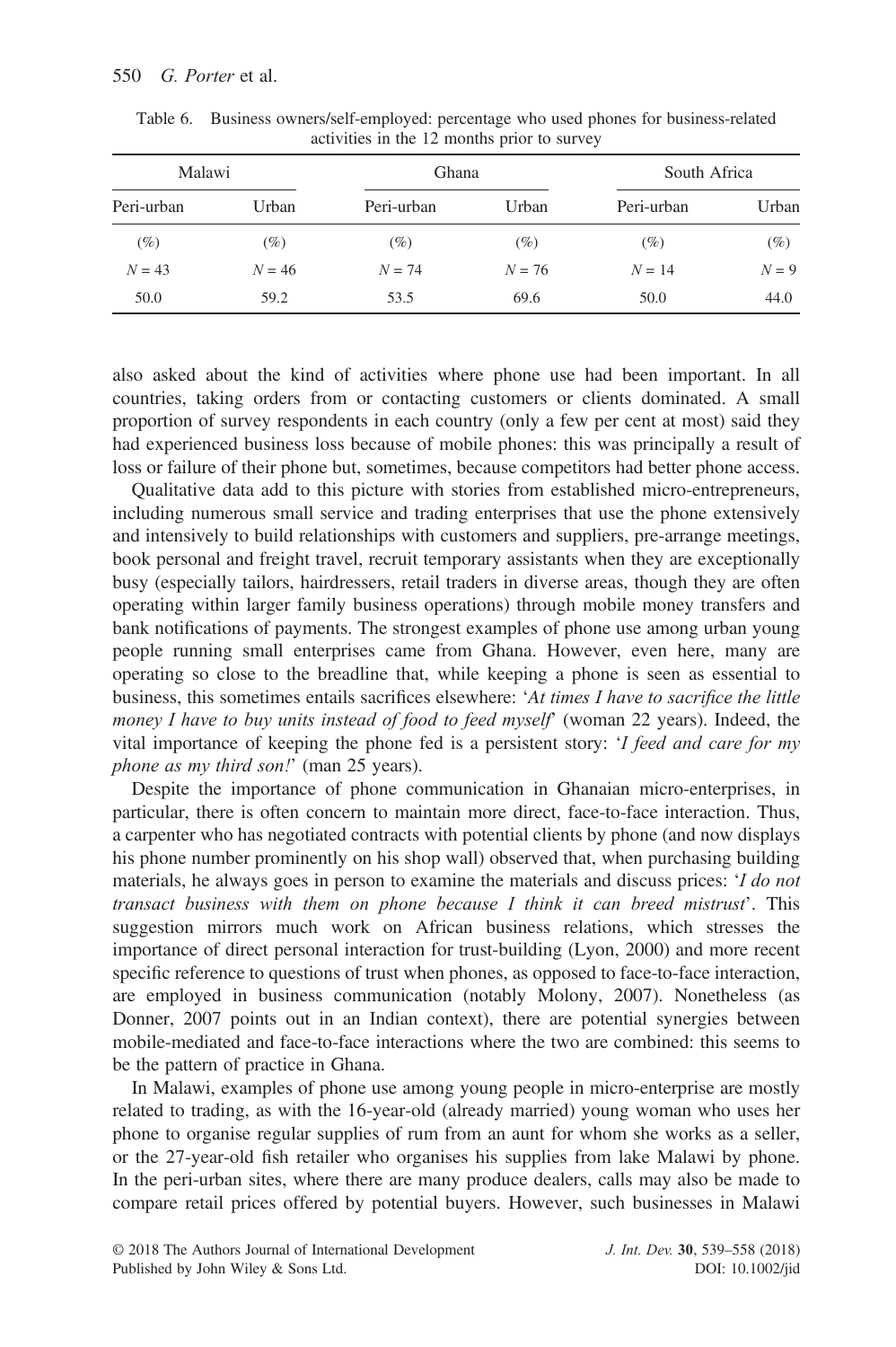are often extremely precarious and in the prevailing context of widespread poverty, many respondents suggested that, when conditions dictate, the phone will be relinquished, albeit reluctantly: 'I always buy a cell phone with a mind that I will re-sell it when I desperately need money to help my family... buy food, medication' (man 28 years, runs a grocery store). Examples of distress sales in the other study countries are far rarer.

In South Africa, strong examples of young people using the phone in micro-enterprise were particularly sparse (except in transport businesses $^{13}$ ). Here, youth self-employment in poor urban neighbourhoods is much less common than in Ghana or Malawi (Table 3): in the apartheid era, such activity was banned and that historical legacy continues to throw its shadow on contemporary urban life. The following are rare examples of phone use in this context:

The phone helps me a lot in my business of selling bead work (to tourists). Sometimes a customer asks me to make an item … then we exchange numbers. After I have finished the item I call (them) to pick it and pay  $\dots$  I think the cell phone has  $\dots$ improved my relationship with my customers … sometimes I'm able to make R200 a day. (Woman 24 years, Eastern Cape)

When I started my hairdresser shop I posted my numbers on my shop so a lot of people got my numbers … If it wasn't for my phone, I wouldn't be where I am. (Woman 20 years, Gauteng)

At this point, it is necessary to bring to the fore a negative thread to the story of phone use in livelihood support: the potential of phones to encourage or support illicit livelihood activities. Recent work, such as Hahn's (2012) observations of highway robbery in Burkina Faso, Newell (2012) on young men's phone fraud 'bizness' in urban Cote d'Ivoire and Lamont (2013) on the use of the mobile banking facility M-PESA in Kenya to pass bribes to the police, exposes a range of creative strategies whereby mobile phones are harnessed to facilitate illicit entrepreneurial activities, from theft and associated thuggery to phone-based scams, bribery and blackmail. Young people are often implicated in these stories, and our fieldwork provided examples of phone-facilitated illicit acts with direct livelihood implications (in addition to wider issues of harassment, circulation of pornographic material, inducements to gambling, etc.) where young people figured either as victims or (in a few cases) as perpetrators.

We occasionally met stories describing how phones were used to effect house robberies or to perpetrate phone scams, of which the following is a fairly typical example of the latter:

I received a message that was saying I have won R2,950 000 … saying it's a Nokia promotion … But the message was saying I must first call the guy … he sent me an account number [as] what I must do was to first pay an amount of R1800. (man 25 years, shop worker Eastern Cape).

However, phone theft was by far the most widespread crime discussed. In the survey, personal experience of phone theft/attack was reported by many young people: 13 per cent in peri-urban and 15 per cent in urban Ghana; 11 per cent in peri-urban and 18

<sup>13</sup>See [http://www.ifrtd.org/index.php/component/k2/item/23-rural-transport-news-december-2015.](http://www.ifrtd.org/index.php/component/k2/item/23-rural-transport-news-december-2015)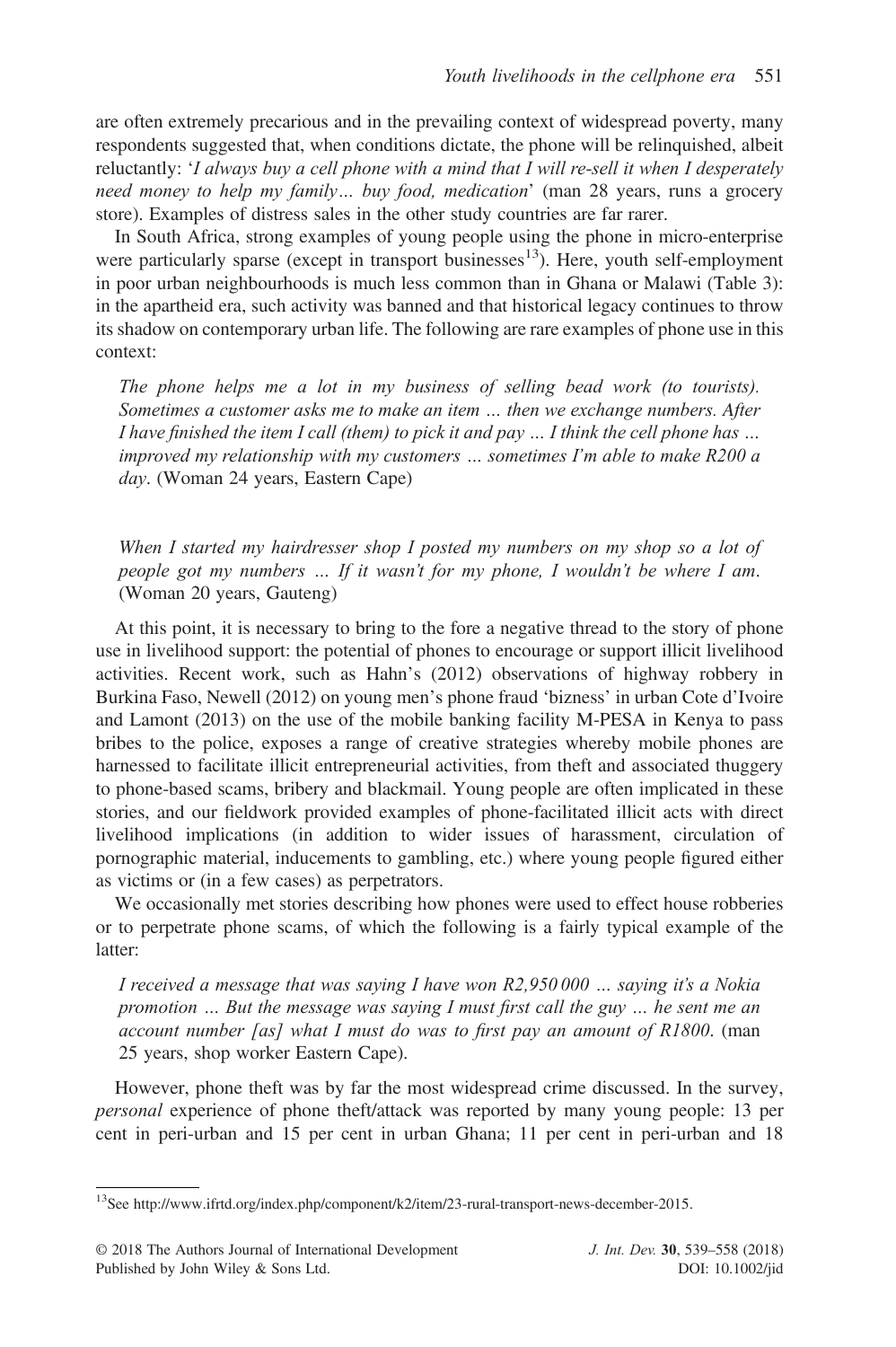per cent in urban Malawi; a massive 48 per cent in peri-urban and 45 per cent in urban South Africa. In South Africa, such theft was particularly likely to be accompanied by violence:

Two guys caught me while I was in the public toilets in town, they took out knives and told me to give them my phone, so  $I$  had no choice. (Male student  $20$  years, Eastern Cape)

Given the perceived importance for many young people of mobile phones in livelihood contexts (whether for job search, work operations or broader efforts to 'get by' described in the next discussion), such theft can have substantial livelihood implications beyond immediate financial loss of the handset and/or trauma associated with physical attack. But inevitably, young people were also sometimes specifically implicated in such attacks: 'So many tourists are attacked by these young boys … and they are mostly targeting the cellphones so … that is denting the image of our area … For us to be able to survive, we depend on the tourists' (18 years female cook, Eastern Cape). The underlying themes of unemployment and deep poverty, embedded within a history of apartheid-associated racial abuse and violence, that form the backdrop to so much of the foregoing discussion in the South African context, are clearly pertinent here.

# 8 SAFETY NETS FOR YOUTH—BUILDING NETWORK CAPITAL AND GARNERING RESOURCES

The focus this far has been on the phone as a tool for finding and keeping employment, yet for many of the very poorest young people—from very young pre-teens onwards—the phone may present itself primarily as an instrument for accessing key support networks and a more direct route to material aid. Mobiles phones can clearly act as critical network capital, such that even ostensibly romantic connections often have significant resource implications. Thus, while phone usage was often presented in interviews as essentially a means of keeping in touch with friends, relations and romantic partners, or a wider desire to 'link up' (Horst & Miller, 2006), when youth were questioned directly as to whether they had made any specific phone requests for money and material goods in the survey, the level of positive responses was remarkably high (with funds increasingly organised

| $2 - 20$ , $\sqrt{2}$             |                |           |           |           |                |           |  |
|-----------------------------------|----------------|-----------|-----------|-----------|----------------|-----------|--|
|                                   | Malawi         |           | Ghana     |           | South Africa   |           |  |
|                                   | Peri-<br>urban | Urban     |           | Urban     | Peri-<br>urban | Urban     |  |
|                                   | $(\%)$         | $(\%)$    | (%)       | (%)       | $(\%)$         | $(\%)$    |  |
|                                   | $N = 289$      | $N = 311$ | $N = 342$ | $N = 345$ | $N = 366$      | $N = 351$ |  |
| Request for loan/gift of<br>money | 51.6           | 54.7      | 42.1      | 41.7      | 52.2           | 57.0      |  |
| Request for material goods        | 43.8           | 40.2      | 38.4      | 34.5      | 62.2           | 65.8      |  |

| Table 7. Requests for financial or material support by phone in previous 12 months, all respondents |
|-----------------------------------------------------------------------------------------------------|
| $9-25$ years                                                                                        |

© 2018 The Authors Journal of International Development Published by John Wiley & Sons Ltd.

J. Int. Dev. 30, 539–558 (2018) DOI: 10.1002/jid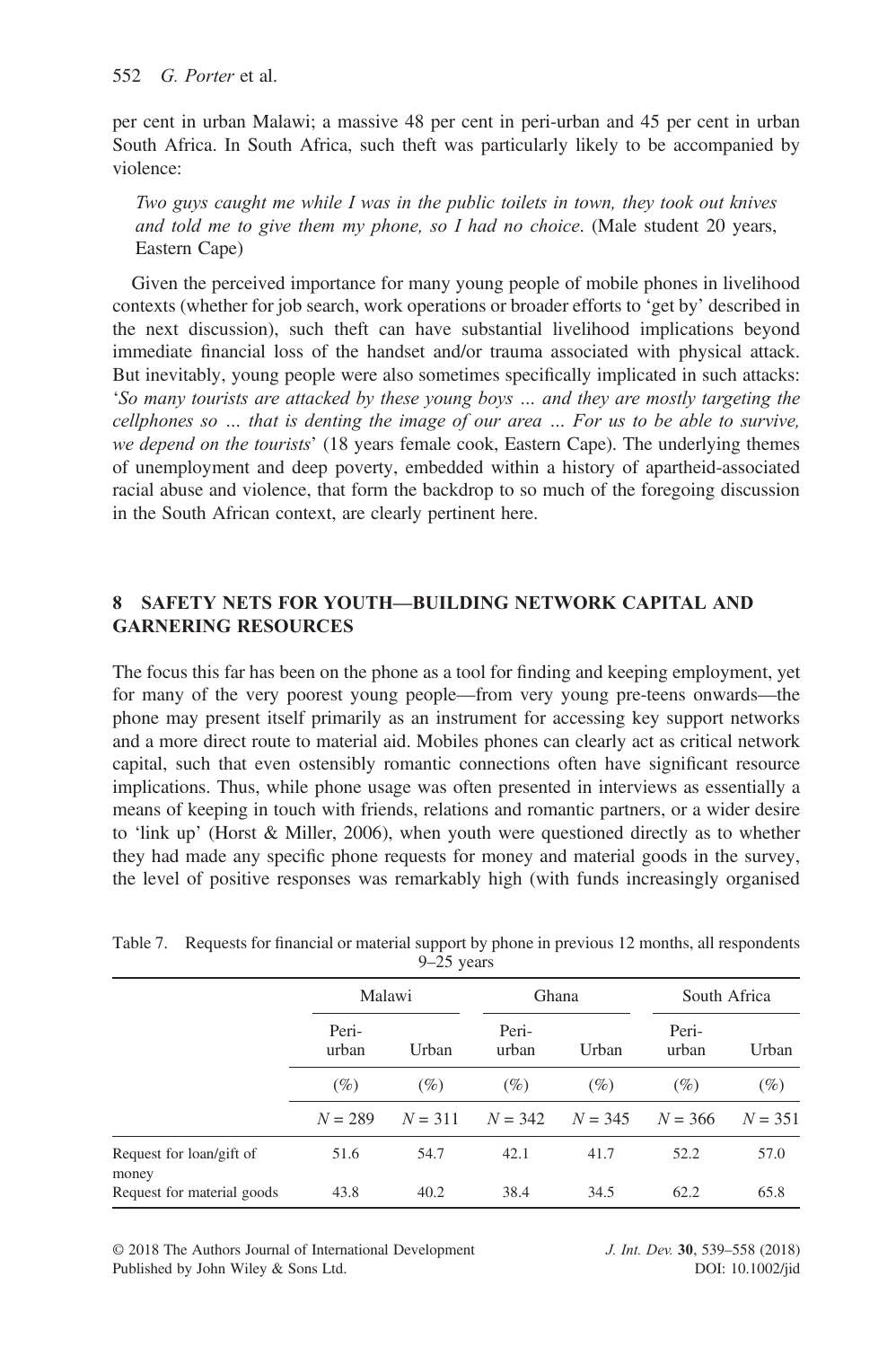|                                   | Malawi                             |                     | Ghana               |                              | South Africa                          |                             |
|-----------------------------------|------------------------------------|---------------------|---------------------|------------------------------|---------------------------------------|-----------------------------|
|                                   | Peri-<br>urban<br>(%)<br>$N = 117$ | Urban               | Peri-<br>urban      | Urban<br>$(\%)$<br>$N = 143$ | Peri-<br>urban<br>$(\%)$<br>$N = 105$ | Urban<br>$(\%)$<br>$N = 61$ |
|                                   |                                    | $(\%)$<br>$N = 133$ | $(\%)$<br>$N = 139$ |                              |                                       |                             |
|                                   |                                    |                     |                     |                              |                                       |                             |
| Request for loan/gift of<br>money | 56.4                               | 66.2                | 60.4                | 55.2                         | 71.4                                  | 70.5                        |
| Request for material goods        | 35.6                               | 30.8                | 33.1                | 25.2                         | 53.8                                  | 45.3                        |

Table 8. Requests for support from those 9–25 years no longer enrolled in school

through mobile money services<sup>14</sup>). Social relationships are essential to the achievement of these distributive outcomes, as Ferguson (2015, p.104) observes.

Table 7 shows that, across the urban and peri-urban sites in the three study countries, between two-fifths (in Ghana) and a half (in Malawi and South Africa) of all respondents requested money gifts or loans for their personal use in the 12 months prior to the survey (with over four-fifths addressed to family members). Phone requests in this period for material goods (shoes, clothes, books, etc.) were made by well under half Malawians and even fewer Ghanaians but a very substantial two-thirds of South Africans (and in this material goods case with only a tiny proportion of requests—just over 5 per cent at most made to non-family members).

Many of these requests were linked with schooling needs (fees, books, etc.) and represent longer term strategies with *future* livelihoods in mind, but if we only consider those no longer enrolled in school (Table 8), the proportions who made phone requests for financial support are even higher (though requests for material goods are lower).

The notably high level of requests for money in urban Malawi and peri-urban and urban South Africa (Table 8) probably reflects the cost of living in those locations, especially for those without secure paid work. Many requests seem to be made regularly, almost as a routine part of everyday 'getting by': as Ferguson (2015, p. 97) observes with reference to southern Africa, the livelihoods of today's urban poor depend on such ongoing processes of 'seeking and securing distributive outcomes'. The following reflection from a 23-year-old man in South Africa's Eastern Cape is representative of such situations:

My mother (in the village is) selling vegetables … and sends me and my younger brother money to buy food and pay rent … I am looking for a job, meanwhile I get temporary jobs – piece jobs … my mother sends us money by depositing it on my bank account which is connected to my cellphone … once she deposits the money in the account my phone will notify me.

While assistance from elders is much valued, the weight of expectations that accompany such transfers can add significantly to young people's stress as they try to make a livelihood.

<sup>&</sup>lt;sup>14</sup>Availability of formal mobile money transfer services changed rapidly during the research. When the survey was conducted (late 2013, early 2014), reportage of having received money through a formal service over the previous 12 months was under 10 per cent in all countries (9 per cent South Africa, 8 per cent Ghana and 6 per cent Malawi).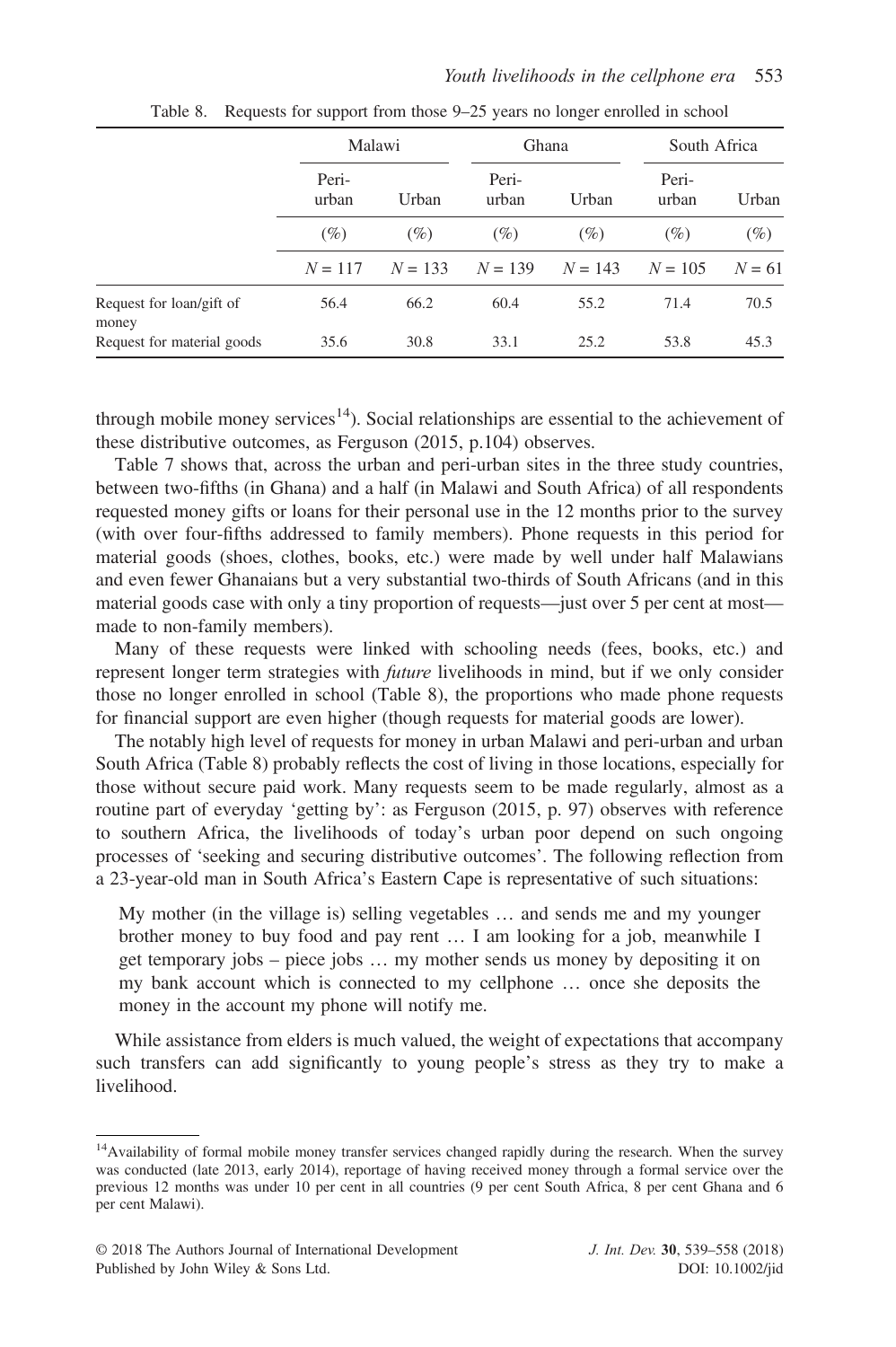## 9 CONCLUSION: REVIEW AND PROSPECT

Carmody (2013) wryly observes that Africa may have an information society, but it still lacks a knowledge economy: the mobile phone is an ironic signifier of inclusion and 'development' for populations who are mostly excluded! Evidence for the four livelihood issues we consider in our three study countries supports that view, especially the South African case. In urban Ghana and Malawi, job search is eased by phone use but still focuses on pre-existing personal links across the informal sector. In South Africa, where a phone is now widely deemed essential for job search, particularly in the formal sector (which is more prominent in that country), the vast majority of urban youth still fail to find jobs, often because they lack key skills. As a direct income source, there is quite substantial evidence of individuals benefitting from phone businesses in Ghana and Malawi (though the potential for continued employment growth is questionable), but in South Africa, no evidence of any success could be found, probably because supermarkets here have cornered this business. For would-be entrepreneurs across all three countries, the phone can play a valuable role in both business start-up and its subsequent conduct: again, with strongest evidence of positive impact in Ghana and least in South Africa. Even in Ghana, however, the cost of maintaining a phone may entail sacrifice, while in Malawi, poverty may even force its relinquishment. In South Africa, where successful youth microenterprise is particularly rare, the use of phones for illicit entrepreneurship is most prominent; perhaps another of apartheid's legacies. Lastly, but arguably most significantly, phones play a key role as network capital for youth without work: redistribution of resources to the unwaged is organised extensively by phone across all three countries, but especially South Africa, where so many young people have given up any hope of finding the kind of work they desire.

Thus, evidence in this paper suggests that while the mobile phone may offer young people in poor urban neighbourhoods tantalising glimpses of other worlds and other lives seemingly glowing with opportunity (particularly for those able to access global social networks), it rarely presents a magic bullet. Rather, its main contribution to youth livelihoods is as an aid in their efforts to 'get by', in the face of constrained resources and opportunities, whether by finding (mostly low paid) work through—or living off resources from—their extant local social contacts. Comparative work across our three countries has drawn out an important point: while the mobile phone is currently facilitating some job search and some livelihood opportunities, the interactions through which this is occurring are strongly embedded in local contexts. In urban Ghana and Malawi, we identify fairly similar outcomes of phone access: youth are able to enhance connections across their social networks through mobile phone usage, drawing on a complex mix of social and economic strands. This enables many, particularly in the more buoyant Ghanaian economy, to modestly progress their working lives. In urban South Africa, work opportunities for the majority of low-skilled young people are much sparser, especially in the absence of a vibrant informal sector. Consequently, while the phone is instrumental in linking young South Africans to potential (low skill) openings, the intense competition for those few opportunities available ultimately overwhelms the majority, many of whom retreat into despondency and apathy. For some disadvantaged and despairing young men, illicit activities may become the only perceived route to a better life.

A review of current employment issues in South Africa, where the youth employment situation is most acute, suggests that there are a number of interventions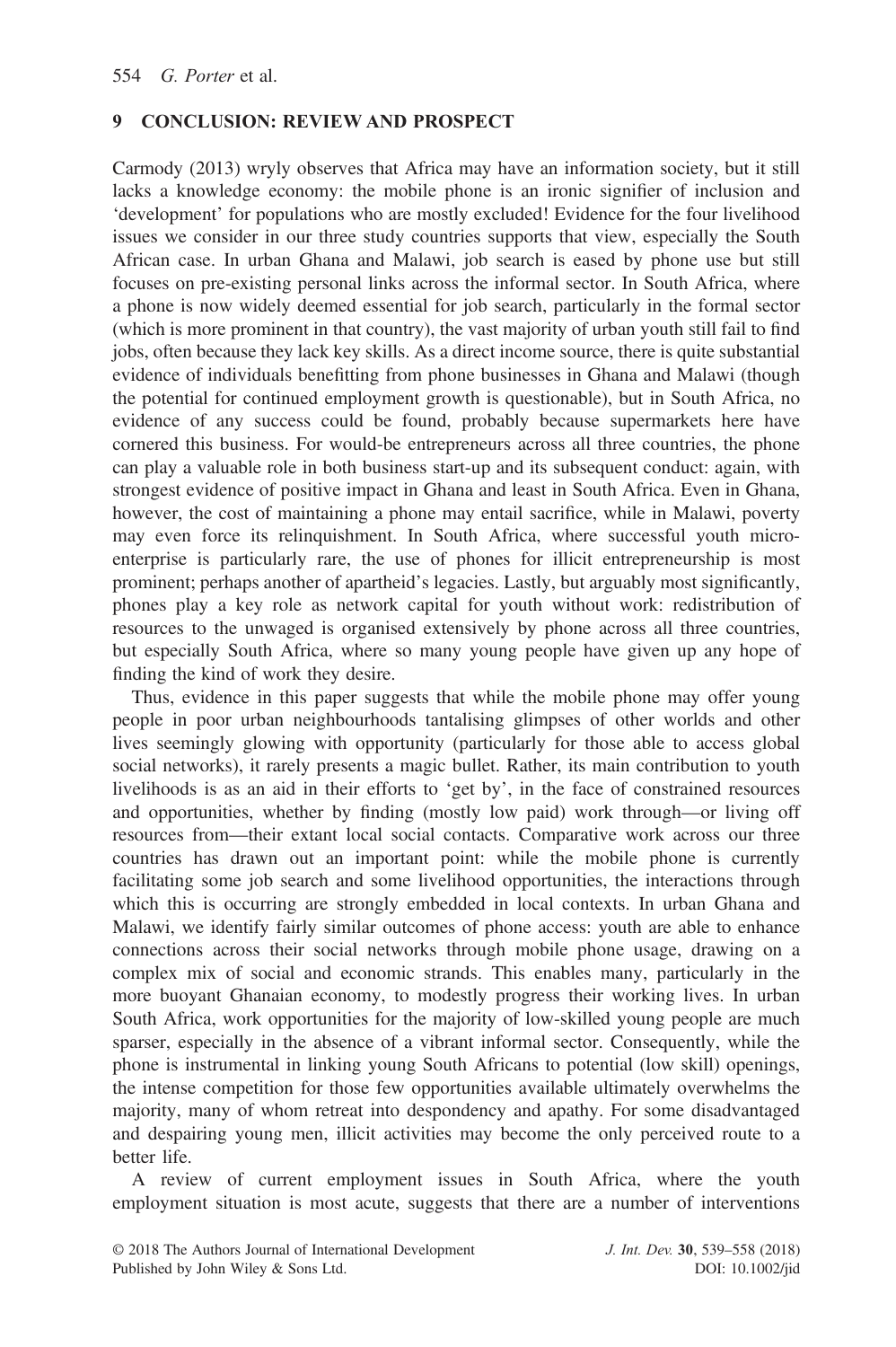that would be worth careful consideration in that specific context (Graham  $\&$ Mlatsheni, 2015). One suggestion is that youth lack sufficient financial resources to enable mobility from deprived areas (such as the ones where our study was conducted) to areas with labour demand: here, travel vouchers could help. At the same time, given the stronger demand for skilled (over unskilled) labour, there is an evident need for skills development/training, including better secondary, post-secondary and workplace education/training. In Ghana and Malawi, young people typically learn basic skills within family enterprises and elsewhere in the informal sector before they leave school, but in South Africa, such experience is often lacking: while there are some opportunities in South Africa to build experience through public works, National Youth Service and NGO volunteering, all of these would need to incorporate stronger skills training for young people from poor communities. Another suggestion, which sits particularly well in the current era of social protection, cash transfers and campaigns for the basic income grant, is that social assistance might be extended and also provided for the chronically unemployed as a basic income grant, among other things, to reduce the burden on urban-based migrant youth (Hall, Ebrahim, De Lannoy, & Makiwane, 2015, p. 81). This makes sense, given that many urban young people are currently trapped in poverty, often exacerbated by the need to send money back to rural homes (which arguably prevents them from investing in training or business expansion) (Porter *et al.*, 2018). However, this is a complex issue, as Ferguson (2015, p. 160) recognises. While elders' and child support grants on the one hand, and bonding capital on the other, have helped cushion youth against extreme poverty and hunger, conversations in our South African research sites show that young people would greatly prefer work to dependence on grants—they hanker after the social personhood and membership that is perceived to belong with a job. Unfortunately, most of our young respondents lack strong employability attributes: they have low levels of education and no work experience. This is why volunteering in third sector organisations is so common yet still does not bring permanent jobs to the majority. The harsh reality is that there is unlikely to be full-time quality employment available for all in the foreseeable future.

Returning to the wider continental scene, our findings suggest that the extent to which the mobile phone can support and sustain real improvement in young lives is depressingly finite, unless significant interventions occur, particularly in the education and technology sectors. While youth are advantaged because they are at the vanguard of phone uptake and use, adapting more easily than their elders to new technology, unless the overall basket and scope of livelihood opportunities that are open to them grows substantially, the question arises as to whether mobile phones will simply bring ever more competition to play in a jobs market, which lacks sufficient elasticity to support the entry of those waiting on the sidelines. Stronger participation from Africa in wider global opportunities could offer one route out of this quagmire but, as Donner (2015) argues, the mobile phone per se—even when Internet-enabled—is unlikely to provide adequate facility for this. Mobile data are expensive, and the Internet is far more effectively, efficiently and safely utilised from a PC (especially one with unmetered data connections). Public access to shared computing resources in poor neighbourhoods, coupled with intensive on-site training, might help move this forward. However, this would entail a much more joined-up approach to building youth livelihoods in Africa than has occurred hitherto, with significant commitment from governments and the development sector.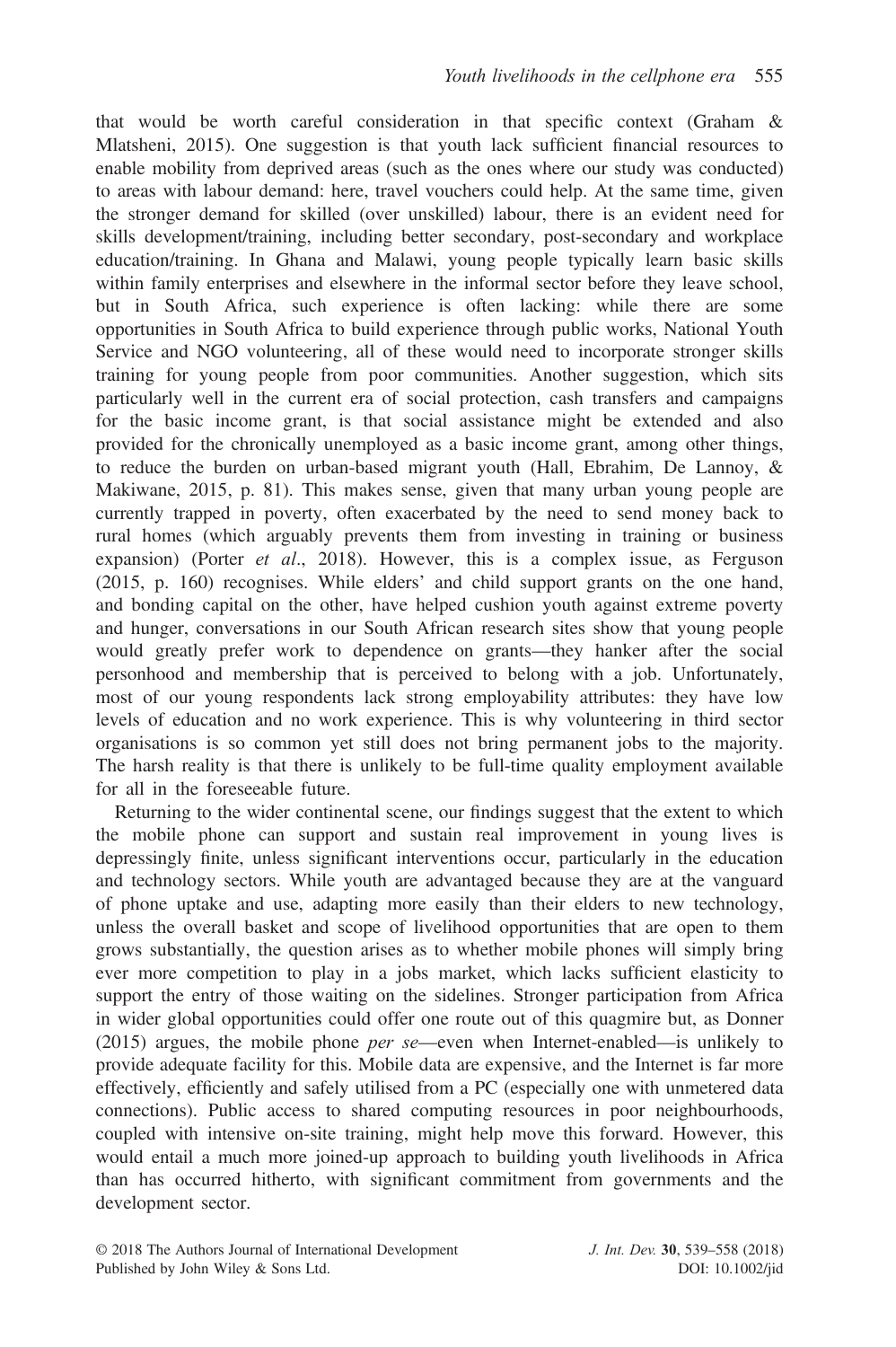#### ACKNOWLEDGEMENTS

This research was funded by UK Economic and Social Research Council and the Department for International Development (grant ES/J018082/1). We are most grateful to all our respondents for the time they have given to this study, to the young researchers who have been working with the team since 2006, to the many research assistants and to our Country Consultative Groups and UK steering group for their advice and support. We wish to make particular acknowledgement of the contribution of James Milner of the University of Malawi. James, who played a key role in the Malawi research, very sadly died following a car accident in Malawi in September 2014.

#### **REFERENCES**

- Aker JC, Mbiti M. 2010. Mobile Phones and Economic Development in Africa, Working paper 211. Center for Global Development: Washington D.C.
- Andvig JC. 2001. Family controlled child labour in sub-Saharan Africa. In A Survey of Research. World Bank, Social Protection Unit: Washington.
- Archambault J. 2012. 'Travelling while sitting down': mobile phones, mobility and the communication landscape in Inhambane, Mozambique. Africa 82(3): 393–412.
- Burrell J. 2008. Livelihoods and the mobile phone in rural Uganda. In Paper Prepared for the Grameen Foundation. School of Information, UC Berkeley: Berkeley, CA.
- Burrell J. 2010. Evaluating shared access: social equality and the circulation of mobile phones in rural Uganda. Journal of Computer-Mediated Communication 15: 230–250.
- Burrell J. 2014. Modernity in material form? Mobile phones in the careers of Ghanaian market women. Review of African Political Economy 41(142): 579–593.
- Carmody P. 2013. A knowledge economy or an information society in Africa? Thintegration and the mobile phone revolution. *Information Technology for Development* 19(1): 24–39.
- Chant S, Jones GA. 2005. Youth, gender and livelihoods in West Africa: perspectives from Ghana and the Gambia. Children's Geographies 3(2): 185–199.
- Chuma. 2014. The social meanings of mobile phones among South Africa's 'digital natives': a case study. Media Culture & Society 36(3): 398–408.
- Comfort K, Dada J. 2009. Women's use of cell phones to meet their communication needs a study of rural women from northern Nigeria. In African Women and ICTs, Buskens I, Webb A (eds). zed: London chapter 4. [online]. [https://idl-bnc.idrc.ca/dspace/bitstream/10625/37700/1/IDL-](https://idl-bnc.idrc.ca/dspace/bitstream/10625/37700/1/IDL-37700.pdf)[37700.pdf](https://idl-bnc.idrc.ca/dspace/bitstream/10625/37700/1/IDL-37700.pdf).
- Department for International Development. 2017. Economic development strategy: prosperity, poverty and meeting global challenges, January 2017.
- Donner J. 2006. The use of mobile phones by micro-entrepreneurs in Kigali, Rwanda: changes to social and business networks. *Information Technologies and International Development* 3: 3–19.
- Donner J. 2007. Customer acquisition among small and informal businesses in urban India: comparing face to face, interpersonal, and mediated channels. The Electronic Journal of Information Systems in Developing Countries 32(3): 1–16.
- Donner J. 2015. After Access: Inclusion, Development, and a More Mobile Internet. Massachusetts Institute of Technology: Boston.
- Duncombe RA. 2014. Understanding the impact of mobile phones on livelihoods in developing countries. Development Policy Review 32(5): 567–588.

© 2018 The Authors Journal of International Development Published by John Wiley & Sons Ltd.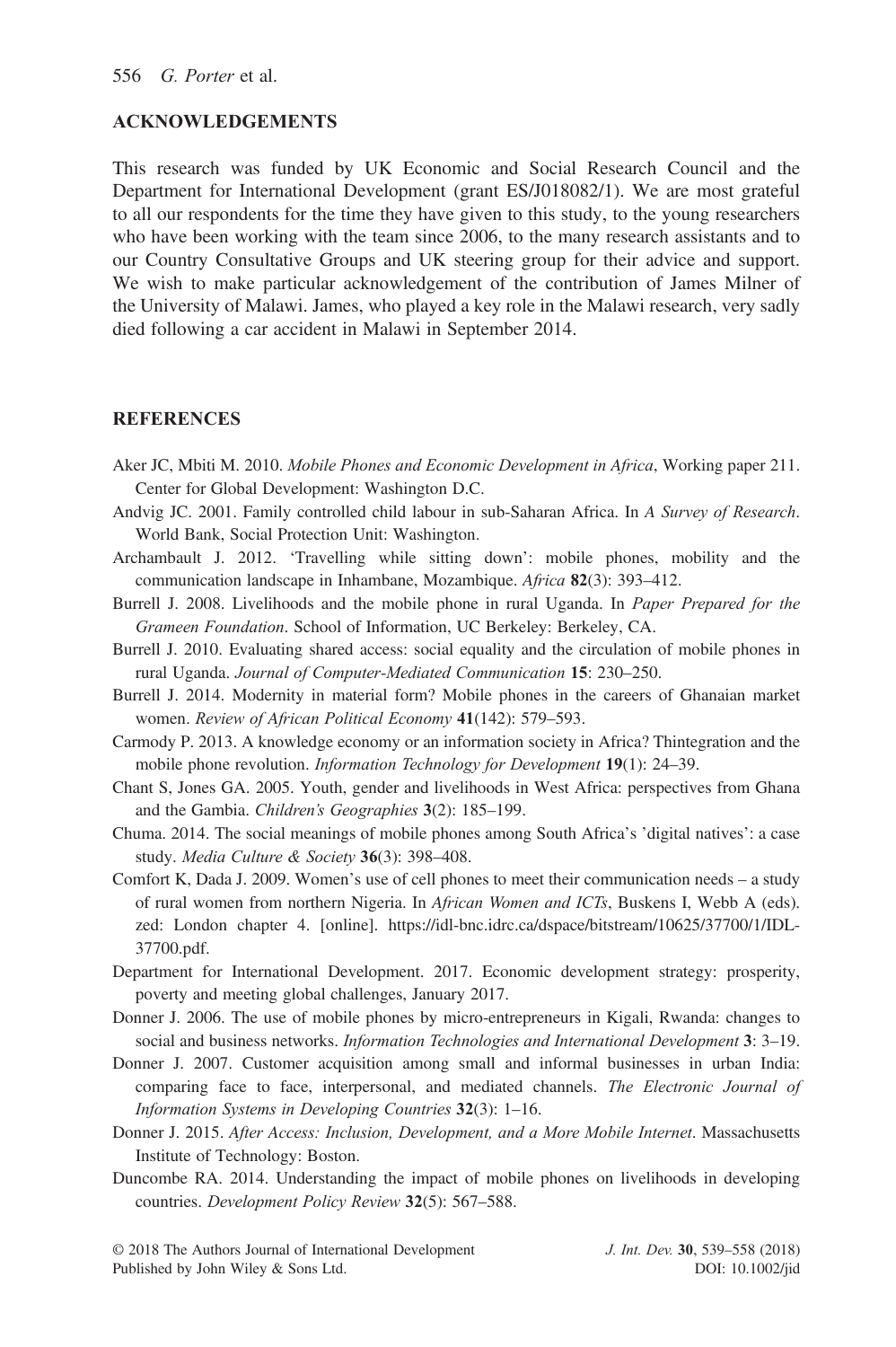- Etzo S, Collender G. 2010. Briefing: the mobile phone 'revolution' in Africa: rhetoric or reality? African Affairs 109 ⁄ 437: 659–668.
- Ferguson J. 2015. Give a Man a Fish: Reflections on the New Politics of Distribution. Duke University Press: Durham.
- Filmer D, Fox L, Brooks K, Goyal A, Mengistae T, Premand P, Ringold D, Sharma S, Zorya S. 2014. Youth Employment in sub-Saharan Africa. the World Bank: Washington DC.
- Graham, L., de Lannoy A. 2016. Youth unemployment: what can we do in the short run? [http://](http://www.econ3x3.org) [www.econ3x3.org](http://www.econ3x3.org)
- Graham L, Mlatsheni C. 2015. Youth unemployment in South Africa: understanding the challenge and working on solutions. In South African Child Gauge, de Lannoy A et al. (eds). Children's Institute, University of Cape Town; 51–59.
- Hahn HP. 2012. Mobile phones and the transformation of society: talking about criminality and the ambivalent perception of new ICT in Burkina Faso. African Identities 10(2): 181–192.
- Hall K, Ebrahim A, De Lannoy A, Makiwane M. 2015. Youth and mobility: linking movement to opportunity. In South African Child Gauge, de Lannoy A et al. (eds). Children's Institute, University of Cape Town; 75–81.
- Hampshire K, Porter G, Owusu S, Mariwah S, Abane A, Robson E, Munthali A, Mashiri M, Maponya G, Bourdillon M. 2012. Taking the long view: temporal considerations in the ethics of children's research activity and knowledge production. Children's Geographies 10(2): 219–232.
- Hansen KT. 2005. Getting stuck in the compound: some odds against social adulthood in Lusaka, Zambia. Africa Today 51(4): 3–16.
- Hanson KT. 2005. Landscapes of survival and escape: social networking and urban livelihoods in Ghana. Environment and Planning A 37: 1291–1310.
- Horst H, Miller D. 2006. The Cell Phone: An Anthropology of Communication. Berg: Oxford.
- Ilahiane H. 2013. Catenating the local and the global in Morocco: how mobile phone users have become producers and not consumers. The Journal of North African Studies 18(5): 652-667.
- Jagun A, Heeks RB, Whalley J. 2008. The impact of mobile telephony on developing country microenterprise: a Nigerian case study. Information Technologies and International Development 4: 47–65.
- Jeffrey C, Dyson J. 2013. Zigzag capitalism: youth entrepreneurship in the contemporary global south. Geoforum 49: R1-R3.
- Jiyane V,Mostaert J. 2010. Use ofinformation and communicationtechnologies by women hawkers and vendors in South Africa. African Journal of Library Archives and Information Science 20: 53–61.
- Jones GA, Chant S. 2009. Globalising initiatives for gender equality and poverty reduction: exploring 'failure' with reference to education and work among urban youth in the Gambia and Ghana. Geoforum 40(2): 184-196.
- Kibere FN. 2016. The paradox of mobility in the Kenyan ICT ecosystem: an ethnographic case of how the youth in Kibere slum use and appropriate the mobile phone and the mobile internet. Information Technology for Development 22(1): 47–67.
- Klonner, S. and Nolen, P. 2008. Does ICT benefit the poor? Evidence from South Africa. Unpublished mimeo.<http://privatewww.essex.ac.uk/~pjnolen/KlonnerNolenCellPhonesSouthAfrica.pdf>
- Lamont M. 2013. Speed governors: road safety and infrastructural overload in post-colonial Kenya c. 1963–2013. Africa 83(3): 367–384.
- Langevang T, Gough KV. 2009. Surviving through movement: the mobility of urban youth in Ghana. Social and Cultural Geography 10(7): 741-756.
- Lyon F. 2000. Trust, networks and norms: the creation of social capital in agricultural economies in Ghana. World Development 28(4): 663–682.